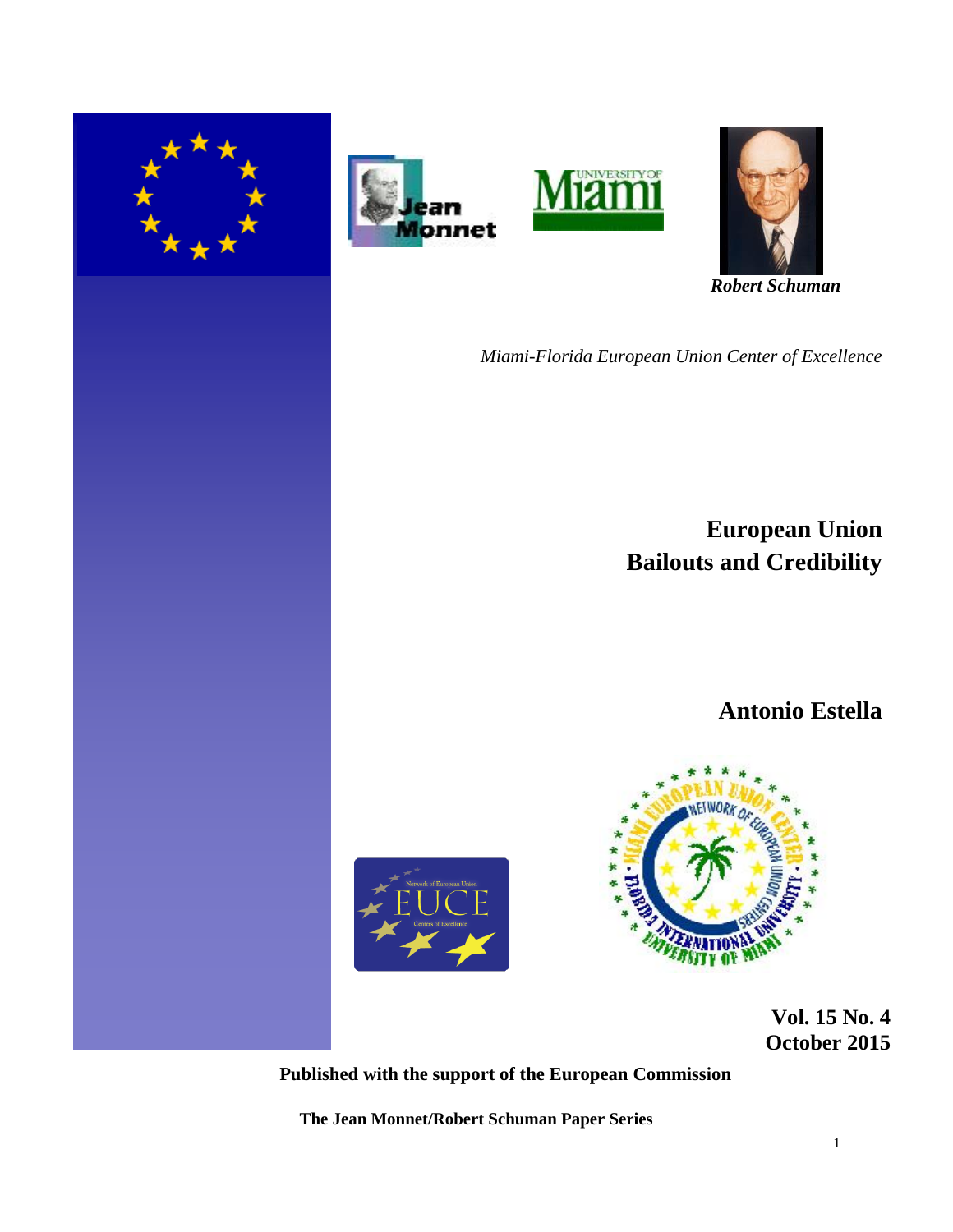The Jean Monnet/Robert Schuman Paper Series is produced by the Jean Monnet Chair of the University of Miami, in cooperation with the Miami-Florida European Union Center of Excellence, a partnership with Florida International University (FIU).

These monographic papers analyze ongoing developments within the European Union as well as recent trends which influence the EU's relationship with the rest of the world. Broad themes include, but are not limited to:

- $\triangleright$  The collapse of the Constitution and its rescue by the Lisbon Treaty
- $\triangleright$  The Euro zone crisis
- $\triangleright$  Immigration and cultural challenges
- $\triangleright$  Security threats and responses
- $\triangleright$  The EU's neighbor policy
- $\triangleright$  The EU and Latin America
- $\triangleright$  The EU as a model and reference in the world
- $\triangleright$  Relations with the United States

These topics form part of the pressing agenda of the EU and represent the multifaceted and complex nature of the European integration process. These papers also seek to highlight the internal and external dynamics which influence the workings of the EU and its relationship with the rest the world.

| Miami - Florida                | <b>Jean Monnet Chair Staff</b>                 |  |
|--------------------------------|------------------------------------------------|--|
| <b>European Union Center</b>   |                                                |  |
|                                | <b>Joaquín Roy</b> (Director)                  |  |
| University of Miami            | <b>Beverly Barrett</b> (Associate Editor)      |  |
| 2300 Campo Sano Building, 220C | Maxime Larivé (Research Associate)             |  |
|                                | María Lorca (Research Associate)               |  |
| Coral Gables, FL 33124-2231    | <b>Melanie Georgmaier</b> (Research Assistant) |  |
| Phone: 305-284-3266            |                                                |  |
| Fax: (305) 284 4406            | <b>Florida International University</b>        |  |
| Web: www.miami.edu/eucenter    | Rebecca Friedman (Co-Director)                 |  |

# *International Jean Monnet Editorial Advisors:*

**Philippe de Lombaerde**, UNU/CRIS, Brugge, Belgium **Michelle Egan,** American University **Kurt Hübner**, University of British Columbia, Vancouver **Finn Laursen,** University of Southern Denmark **John McCormick,** Indiana University, Purdue **Félix Peña**, Universidad Nacional de Tres de Febrero, Buenos Aires, Argentina **Manuel Porto**, University of Coimbra, Portugal **Lorena Ruano**, CIDE, Mexico **Eric Tremolada**, Universidad del Externado de Colombia, Bogotá, Colombia **Roberto Domínguez**, Suffolk University, Boston **Francesc Granell**, University of Barcelona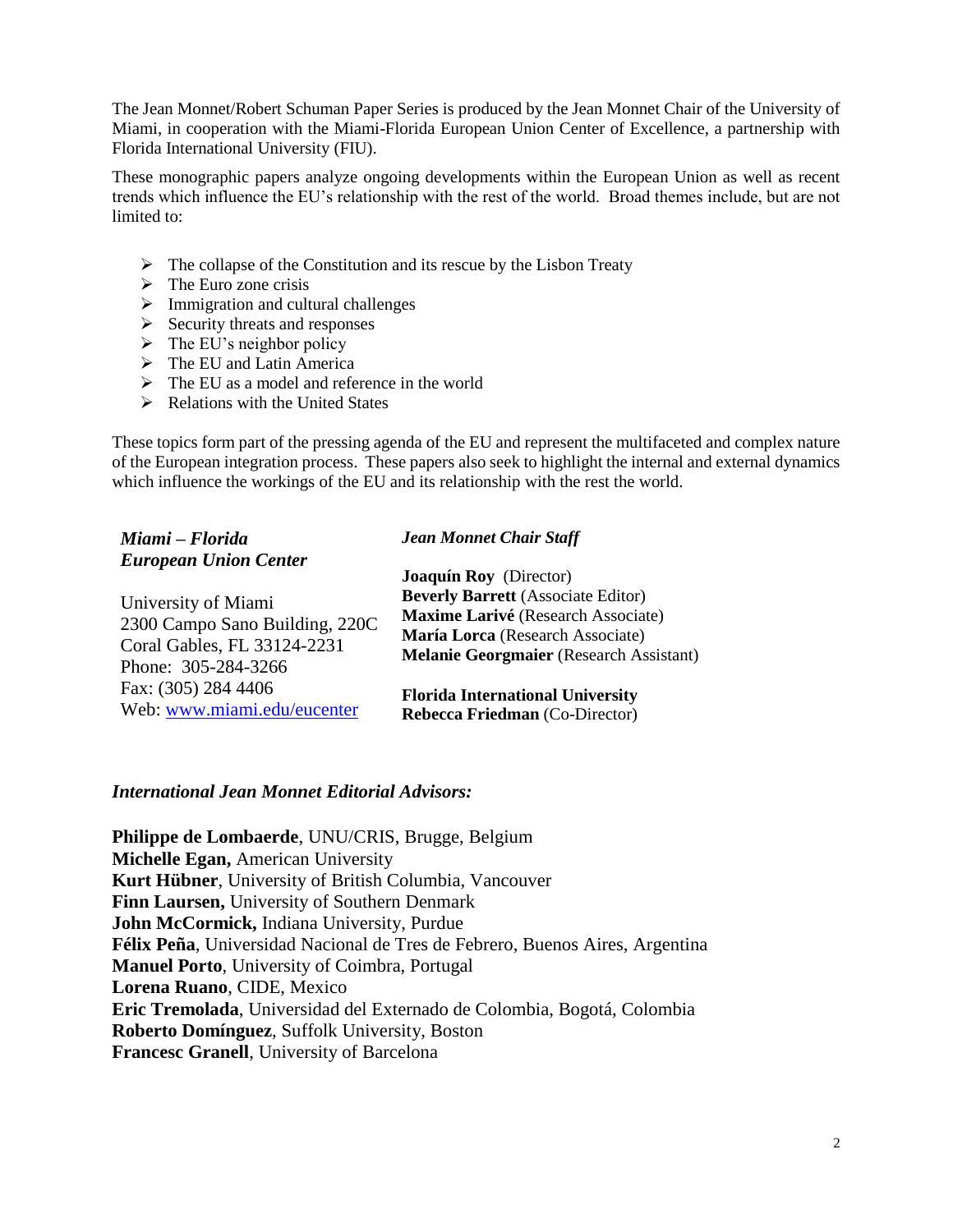#### **EUROPEAN UNION BAILOUTS AND CREDIBILITY: THE CONSTITUTIONAL DIMENSION**

#### Antonio Estella<sup>1</sup>

#### *Abstract*

*Since the Great Recession started, there have been eight bailouts to EU Member States, which approximate cost to the EU has been of around 380 billion euros. The aim of this paper is to analyze the legal-constitutional issues that this major bailing out operation has brought about. The conclusion is that the EU was not only ill-prepared from an economic perspective to make bailouts; it was also ill-prepared from a constitutional perspective as well, above all if one understands law, as this paper does, as a credibility device. Absent further reforms and clarifications, the current EU system of bailout governance may be prone to generate important credibility problems in the future.*

#### **1. Introduction**

l

At the time of writing, the overall cost of bailouts to the European Union has been around 380 billion euros<sup>2</sup>. We are speaking here of the largest financial rescue operation in the history of humanity –and the process is not over yet, since Greece has recently received a third bailout, which is still being implemented. Just to give a benchmark, the IMF Latin-American bailouts of the 80s and 90s cost approximately 22.7 billion euros, and the IMF East Asian bailouts of the late 90s cost around 31.4 billion euros<sup>3</sup>. However, the Greek bailout alone has already cost around 231 billion euros<sup>4</sup>. Further, the bailouts have been associated with a kind of conditionality that has prompted

<sup>1</sup> Professor of Administrative Law; Jean Monnet Professor "ad personam" of Law and European Economic Governance. UC3M. This paper has been submitted for publication to European Public Law (Vol. 22(3) – August issue of *European Public Law*) (Kluwer Law International). Proper editorial reference should be made to the future publication in EPL.

| <b>COUNTRY</b> | <b>APPROVED</b>                                      | <b>DISBURSED</b>                                                                                                                                                                                                                                                                                                                                                                                                                                                                   |  |
|----------------|------------------------------------------------------|------------------------------------------------------------------------------------------------------------------------------------------------------------------------------------------------------------------------------------------------------------------------------------------------------------------------------------------------------------------------------------------------------------------------------------------------------------------------------------|--|
| Ireland        | 40,2                                                 | 39,4                                                                                                                                                                                                                                                                                                                                                                                                                                                                               |  |
| Greece         | 308                                                  | 231,18                                                                                                                                                                                                                                                                                                                                                                                                                                                                             |  |
| Spain          | 100                                                  | 41,3                                                                                                                                                                                                                                                                                                                                                                                                                                                                               |  |
| Portugal       | 52                                                   | 50,3                                                                                                                                                                                                                                                                                                                                                                                                                                                                               |  |
| Latvia         | 3,1                                                  | 2,9                                                                                                                                                                                                                                                                                                                                                                                                                                                                                |  |
| <b>Hungary</b> | 6,5                                                  | 5,5                                                                                                                                                                                                                                                                                                                                                                                                                                                                                |  |
| Romania        | 7                                                    | 5                                                                                                                                                                                                                                                                                                                                                                                                                                                                                  |  |
| Cyprus         | 9                                                    | 5,8                                                                                                                                                                                                                                                                                                                                                                                                                                                                                |  |
| <b>TOTAL</b>   | 525,8                                                | 381,38                                                                                                                                                                                                                                                                                                                                                                                                                                                                             |  |
|                | Does not take into account IMF or other contributors |                                                                                                                                                                                                                                                                                                                                                                                                                                                                                    |  |
|                | Data from EC, ESM, and EFSF                          |                                                                                                                                                                                                                                                                                                                                                                                                                                                                                    |  |
|                | correspond to disbursed amounts.                     | <sup>3</sup> For IMF programs in Latin America I have taken into account the years 1984 to 1994. For<br>I have taken into account the following countries: Thailand, Indonesia and South Korea.<br>1999, except for Indonesia (1997 to 2003). The volumes that are mentioned in the text a<br>taken into account the SDR exchange rate with the euro as of March 4, 2014 (1 euro<br><sup>4</sup> This is the disbursed amount. The approved amount is of around 308 billion euros. |  |

 $2$  For a summary, see the following table (in billion euros):

<sup>3</sup> For IMF programs in Latin America I have taken into account the years 1984 to 1994. For East Asian IMF Programs I have taken into account the following countries: Thailand, Indonesia and South Korea. The years are from 1997 to 1999, except for Indonesia (1997 to 2003). The volumes that are mentioned in the text are nominal volumes. I have taken into account the SDR exchange rate with the euro as of March 4, 2014 (1 euro = 0.89 SDR). All figures correspond to disbursed amounts.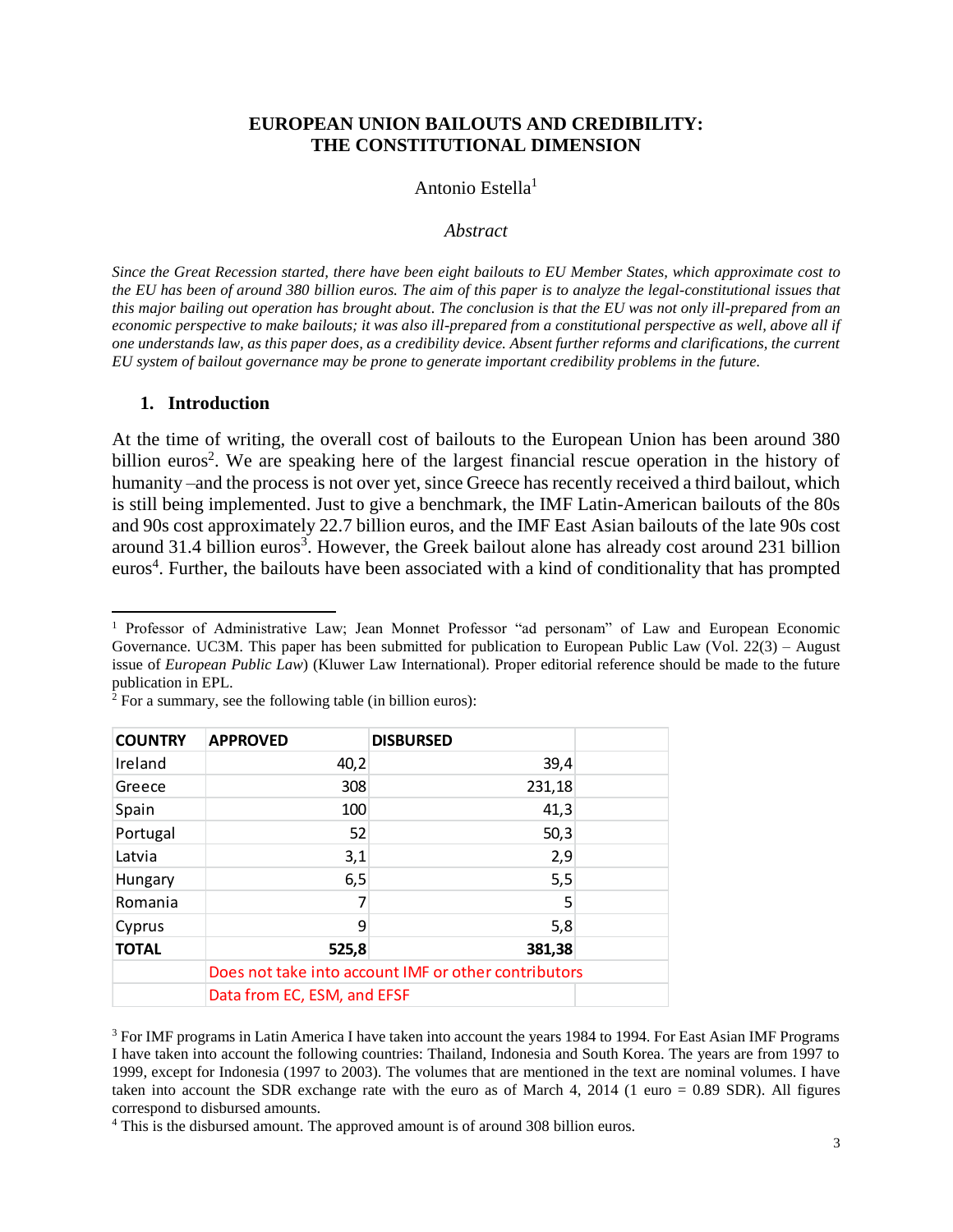deep reforms in all the European states that have received them. Due to their dimension, scope and intensity, EU bailout management will take up most of the European institutions' and Member States' energies in the years to come.

Although EU bail-outs are receiving a lot of attention from an economic perspective, the legal analysis on this issue is getting a rather disparate and fragmented profile, when not a contradictory one. The aim of this paper is to offer a more comprehensive, analytical and systematic understanding of the legal aspects directly linked with this major bailing-out operation<sup>5</sup>.

There are a number of issues that are important legally speaking in the field of EU bail-outs. For reasons of space, this paper will not tackle them all but shall only focus on those aspects which have a constitutional (i.e., Treaty) relevance. To start with, EU bailouts pose constitutional law problems in relation to the interpretation to be given to article 125 FTEU, in its relationship with article 122, 123, and 143 FTEU. Secondly, they also generate problems as regards the interpretation to be given to article 136 FTEU. A third important element is how to understand, constitutionally speaking, the ESM Treaty<sup>6</sup>, both in terms of its content and also in terms of its relationship with the EU legal order. All these aspects will be analyzed in this paper.

The study of the constitutional dimension of the EU bailout governance system that is established by the Treaties, and by other legal texts adjoined to them, such as the ESM Treaty, will be preceded by an exposition of the specific theoretical approach that will be used to make this paper's analysis –what I refer to as "law as credibility". In particular, it will be argued that the concept of "law as credibility" offers an adequate framework where to place the analysis of the constitutional dimension of EU bailouts. This article's main contention will therefore be that the current EU system of bailout governance may create an important credibility problem in the absence of further reform or clarification.

# **2. Law as credibility: an outline**

 $\overline{a}$ 

Law performs the function of giving credibility to the commitments public actors make. This notion has been developed mainly in the field of political economy (see above all Elster, 1985; 2003), but it has received much less attention from a "purely legal" perspective<sup>7</sup>. However, there is nothing in the notion of law as credibility as developed by political economists that cannot be used in legal terms; rather, the contrary is true. For reasons of space, the following remarks only offer a very general outline of this theory, which I have started to develop in different places (see Estella, 2008 and 2015). It is however important to clarify from the onset that the propriety or function of credibility is established for the legal system as a whole, and not only for the EU rules on bailouts or for the EU norms of economic and monetary governance<sup>8</sup>. The second important remark that needs to be made from the beginning is that with the concept of law as credibility, I am not just trying to import concepts and notions from political economy and apply them into the legal sphere. What I am attempting to do is, rather, to start reconstructing a legal theory which is based on the very notion of credibility.

<sup>5</sup> For reasons of space, I omit a comprehensive analysis of this literature. However, when relevant, it will be shown in footnotes to the text of this article.

<sup>6</sup> This issue is also of a constitutional relevance since the ESM Treaty is a core piece of the new EU bailout system and also because it is connected to the FTEU through article 136.3º, as shall be seen below.

<sup>&</sup>lt;sup>7</sup> See, however, Dresser (2003); Markovits (2003); Ferejohn and Sager (2003); Forbath (2003); Issacharoff (2003); Ratner (2003) and Holmes (1995). However, there is not, to my knowledge, any systematic attempt to configure the concept of law as credibility from a legal theory perspective.

<sup>&</sup>lt;sup>8</sup> This is one of the main differences between my analysis and that of Schneider (2013). It is the whole legal system (in this case, the EU legal system) that is supposed to deliver credibility.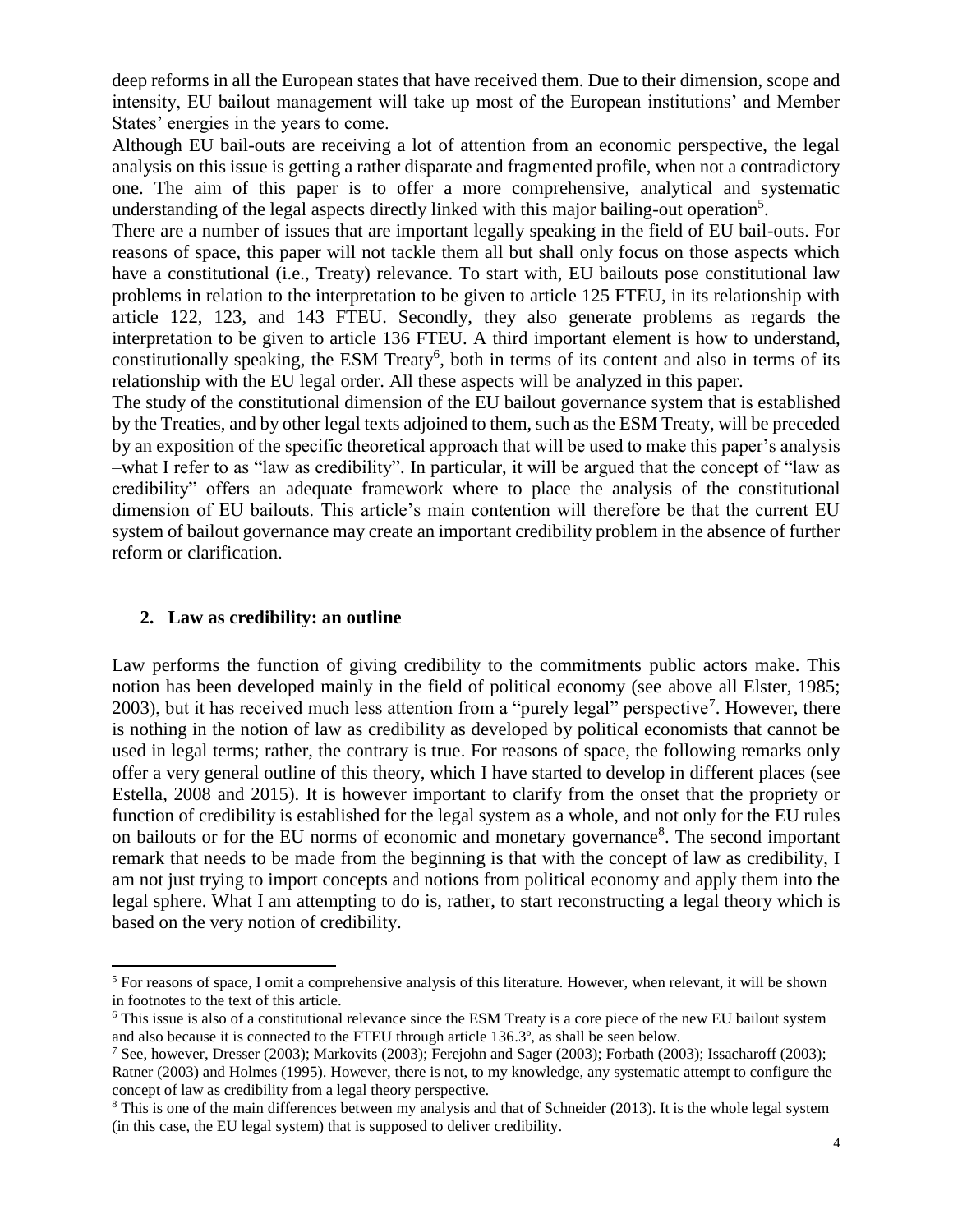For the concept of law as credibility, the starting point is the acknowledgment of the fact that public institutions make commitments all the time. In fact one could even argue that this is the most important job they do: to commit to do (or not to do) things. To make commitments, they may use different technologies. For example, they may "recommend" that markets take a specific course of action. Recommendations are not laws. They have some legal significance but they are not legally binding. Another option is to make a law. I shall give an example: the Stability and Growth Pact (SGP) is compounded of both legal acts and non-legal acts. The Functioning Treaty of the EU contains some of the aspects of the SGP<sup>9</sup>. The "code of conduct" of the SGP would instead fall into the second category $10$ .

It is rather obvious that, if presented in this way, the main question that arises is why political actors (or institutions, if one prefers this terminology) would opt for legal acts sometimes and for non-legal acts at other times. A straight answer to this question is: because they want to give commitments different degrees of credibility. When they want to give a higher degree of credibility, they use laws; when they want to give a lesser degree of credibility (and therefore more flexibility), they use non-legally binding technologies. Therefore the conclusion is that law equals credibility. Not only that: my contention is that law is the most sophisticated commitment technology that exists.

What makes law to be credible? The starting point of an answer to this question has to do with what I call "rigidity". Laws are difficult to change. If an institution wants to change a given law, it will have to go through a specific procedure. If the institution simply disregards a given law, then the judicial system will act. Under certain conditions (independence of courts, abstract and general nature of the law, and so on), laws are difficult to ignore. Markets and citizens know that. Therefore, when an institution makes a law it is sending a clear signal to markets and/or citizens that it will do what it committed to do.

Rigidity also explains differences between norms. Not all norms hold the same position in the socalled "normative pyramid". The Constitution is at the top of the normative pyramid and is hierarchically superior to ordinary laws only because it is more rigid than they are. Legal hierarchy is therefore much more than a mere pragmatic solution for norm clashes. Rather, it reflects matters of credibility. If a ruler wants to give a high degree of credibility to a given commitment, she will use a law to encapsulate such a commitment. However, if she wants to give it the highest degree of credibility, she will use the constitution. Due to their rigidity, constitutions are the most credible way to tie a political actor's hands to the mast of a desired course of action<sup>11</sup>. This point is crucial for our discussion; since we are analyzing EU bailouts from a constitutional perspective, it is important to make clear what our specific understanding of constitutional texts is.

The relationship between law, credibility and rigidity is however much more complex than the previous scheme would suggest. There are some instances in which 100% rigidity may be as negative for the purposes of giving credibility to a given commitment as 100% flexibility. A case in point is precisely EU bailouts. As we will see in the next section of this paper, Article 125 of the Functioning Treaty rules out bailouts. To make a bailout is (was) not only illegal but also unconstitutional from an EU law perspective. However, up to now, there have been eight bailouts. How is this possible? Because if the rule had been applied as rigidly as some authors, institutions and even Member States advocated, then this interpretation would have put the whole Eurozone on the brink of collapse<sup>12</sup>.

 $\overline{a}$ 

<sup>9</sup> See, for example, Protocol 12 to the FTEU.

<sup>&</sup>lt;sup>10</sup> See the "Specifications on the implementation of the Stability and Growth Pact and Guidelines on the format and content of Stability and Convergence Programmes" of 3 September 2012, available here:

http://ec.europa.eu/economy\_finance/economic\_governance/sgp/pdf/coc/code\_of\_conduct\_en.pdf

 $11$  I assume here, for the sake of convenience, that the UE Treaties amount to a Constitution

<sup>12</sup> See for example Tomkin (2013). *A contrario*, see Borger (2013).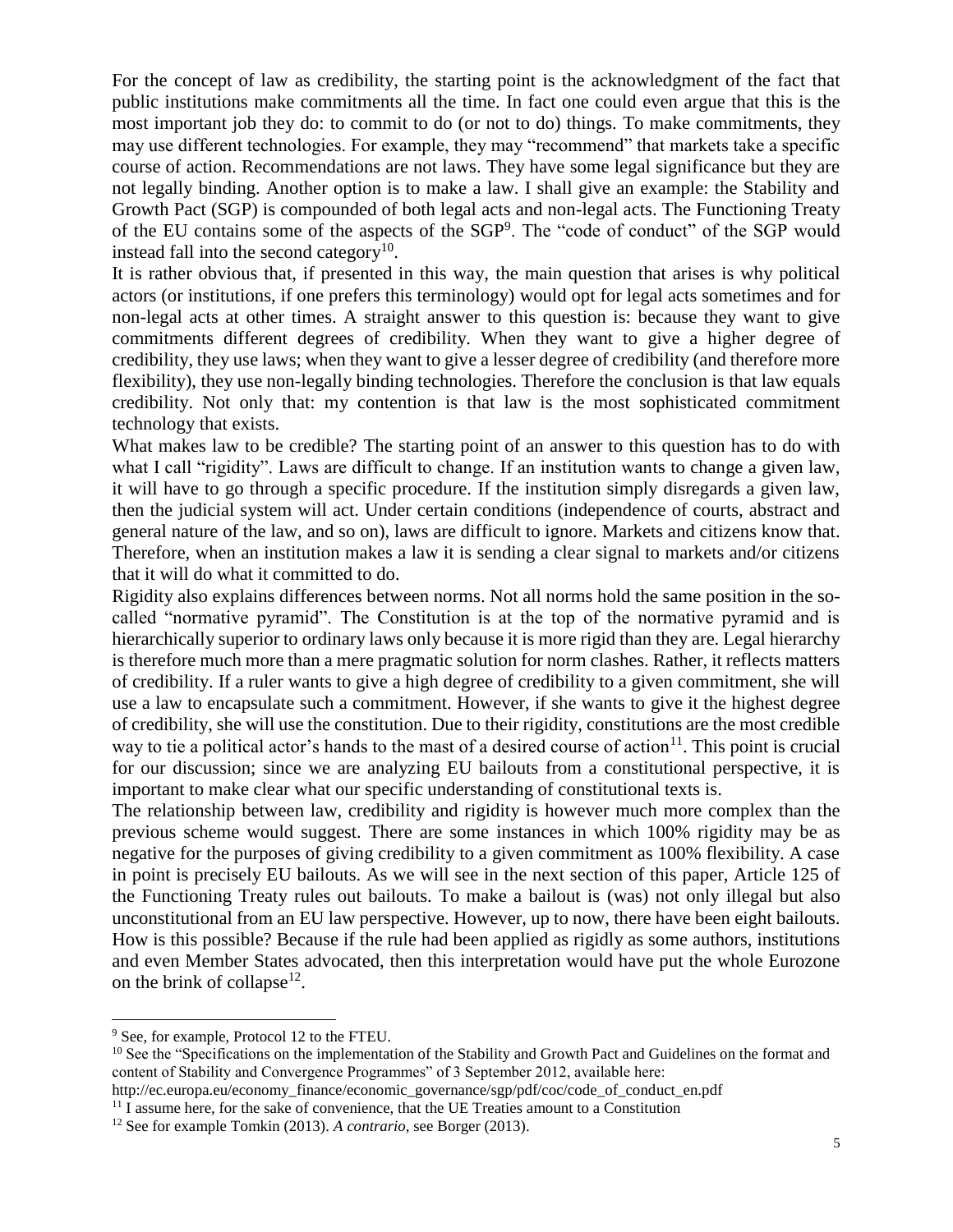With this I mean that the main function that law performs is more complex than that of giving credibility through rigidity. Keleman and Teo (2012:13) raise this point in a context directly linked to the EU bailout regime (fiscal rules)<sup>13</sup>. For them "strictness" is not what makes a given norm fully credible; it is rather its clarity. However, my contention is that it is neither strictness (what I call rigidity) nor clarity that serves the purposes of credibility. To be sure, rigidity and clarity are important dimensions of credibility. However, what really captures the whole problematic of norm credibility is to approach this issue from the perspective of the capacity that a norm has of establishing an equilibrium point between rigidity and flexibility. The basic idea is, first of all, that there is a trade-off between rigidity and flexibility which is implied in the notion of law as credibility; and secondly, that this equilibrium point I am referring to, has to comply with a number of conditions. The most important of these conditions is that the ruler has to be able to pass what I call a "counterfactual" analysis. Rulers should ask themselves how and the extent to which their preferences would change, were the situation radically different from the one they are foreseeing with more probability when they are making a given norm. Again, EU bailouts offer a good illustration of this point. The counterfactual of article 125 FTEU would be the following: what if bailouts were necessary? This could be necessary, for example, if the ruled would be better off (from a Pareto-efficiency perspective<sup>14</sup>) by doing bailouts (and therefore violating article 125 FTEU) than by sticking to the strict application of this article (and therefore letting collapse the whole euro-area). In turn, the main role courts should perform, from the perspective of law as credibility, would be to check if the legislator did a sound counterfactual analysis. Courts might substitute the legislator only in the case in which the latter one had not correctly performed this role (Estella, 2015).

This compressed summary of the concept of law as credibility that I will use in the rest of this article would not be complete if something more specific about markets and credibility was not said. Two points are important at the very least from this perspective. Firstly, markets are not very dissimilar to citizens from the point of view of law as credibility. Markets, as citizens do, make their own calculus as to the credibility of a given rule. Therefore credibility for them is rather an expectation of the extent to which a norm will be implemented and sanctioned at the end of the day. Secondly, there are however differences between markets and citizens. Markets are more specialized than citizens (here we are speaking of financial markets in particular). They have more information. They have more opportunities and resources to analyze this information. And, finally, they are more sensitive to legal misfits in terms of credibility. We could say that the role of law is to reduce the need that markets have to make up stories about future expectations in contexts of high uncertainty (Beckert,  $2013$ )<sup>15</sup>. Therefore their wildish nature is cured or at least mitigated when they have a clear roadmap as to the expected credibility of a given norm; but it is increased

l

 $15$  Beckert (2013) overlooks this crucial point: law can be seen as a cure that attenuates to a certain extent discourse.

 $13$  This is a common mistake in the political economy literature that deals with law and credibility: to equate rigidity with credibility. See, in particular, Moessinger, Feld, Kalb and Osterloh (2013).

<sup>&</sup>lt;sup>14</sup> Pareto optimality is a measure of efficiency. In a game of a determined number of players, an outcome is a Pareto optimum if there is no other outcome that would make all of the players at least as well off as in the previous outcome, and one better off than in the previous outcome. Therefore, collectively, there are no incentives to look for another outcome. If a situation is a Pareto-equilibrium, then it can only be modified by hurting at least one player. It follows that a Pareto-improvement denotes a situation in which at least one player can be made better off with the new outcome (while the rest of the players remain the same). It is important to differentiate a Pareto-equilibrium from a Nashequilibrium. A Nash equilibrium is an outcome in which all the players in a game have no incentive to modify their strategy, if taking into account the strategies of the rest of the players in the game. Therefore, an outcome can be (and normally is) a Nash equilibrium without being a Pareto-optimum. Many times, Nash-equilibriums are sup-optimum equilibriums from a Pareto efficiency perspective. This means that although there is room for improvement collectively, there is no room for doing it individually, if taking into account the available strategies of the rest of the players. For a very good and general summary of both points see Binmore (2007) at pages 15 and 64. Binmore (2007). Game Theory. A very Short Introduction. OUP.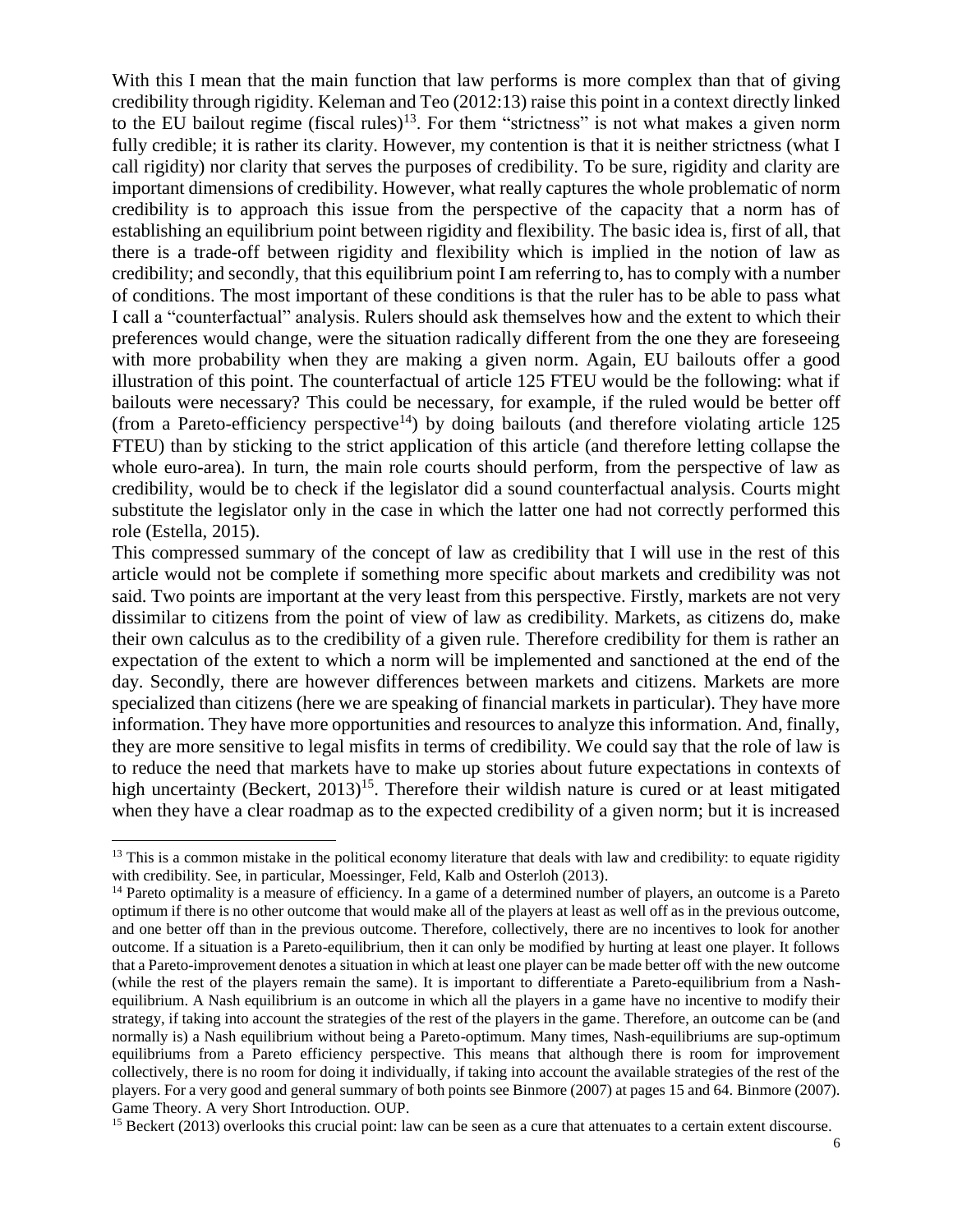when they are not clear about it. The basic hypothesis on which the rest of this analysis is based is precisely that financial markets will react oddly to the EU bailout state-of-the-art system due to its lack of consistency from a credibility perspective.

# **3. The EU bailout regime prior to the crisis**

# **3.1 Interpreting the** *ex ante* **EU bailout regime**

## **a) A clear prohibition: article 125 FTEU**

l

Once the main traits of the law as credibility concept have been established, I may now turn to the analysis of the EU bailout regime that existed before the crisis unfolded. Its main pillar was article 125 FTEU. The language that Article 125 FTEU uses is crystal clear: the "Union shall not be liable for or assume the commitments of  $(...)$  of any Member State" which means, more straightly, that bailouts are ruled out in the EU context. In principle the article applies to all Member States, but if read together with Article 143 of the FTEU (see below), then the combined effect of both articles is that Article 125 FTEU is restricted to the Eurozone members. A second important aspect is what we have to understand when we talk about bailouts. The concept of bailout is unclear legally speaking. The first thing that can be said in this regard is that the opposite of a bail-out is a bailin. Bail-ins basically imply that creditors and shareholders accept a diminution in the value of their assets (whatever these maybe) for rescuing purposes. By opposition, a bailout implies that a third party, who is alien to the assets that need to be rescued, will assume the cost of the bailout. In financial bailouts, this third party I am referring to is very clearly defined: they are the taxpayers. The word bailout is an elegant way of saying that taxpayers will assume the cost of rescue operations.

The wording of Article 125 is also clear as regards the financial commitments that the Union, or its Member States, will not be liable to assume: these are the financial commitments that the central government, its regions, its municipalities or even other authorities or undertakings governed by public law might have assumed. This is rather paradoxical: liabilities that private parties might have committed to are outside the scope of Article 125 FTEU. Therefore, private undertakings could be bailed out by the Union or its Member States, but not the Member States themselves. To be sure, EU state aid rules are of application in this domain. Thus, a private undertaking (for instance, a bank) bailout could be possible if this rescue operation did not amount to a state aid (Papadopoulos, 2012; Ojo, 2011). However, even if applying the state-aid regime, it is clear that Article 125 creates a certain imbalance, having on the one hand Member States that cannot be bailed out in any case, and on the other hand private actors that could be bailed out if the program were not considered a state aid<sup>16</sup>.

<sup>&</sup>lt;sup>16</sup> The European Commission is assessing all rescue measures of banks and financial entities that are being taken in the crisis in order to check their compatibility with the EU state aid regime. For a good summary of the EU Commission stance and policy on bank bailouts from the perspective of EU state aid regulation, see Joaquin Almunia "The impact of the crisis State aid regime for banks", Speech delivered before the European Economic and Social Committee in Brussels, 4 October 2011 (available here: [http://europa.eu/rapid/press-release\\_SPEECH-11-](http://europa.eu/rapid/press-release_SPEECH-11-632_en.pdf) [632\\_en.pdf\)](http://europa.eu/rapid/press-release_SPEECH-11-632_en.pdf). If we take Spain as an example, a Commission decision on a bank rescue package *prior* to the Spanish bailout would be EU Commission decision on "Rescue measures in favor of BFA/Bankia – Spain" (Brussels, 27.06.2012 C(2012) 4384 final, JOCE C/220/2012), available here: http://ec.europa.eu/competition/state\_aid/cases/245134/245134\_1341455\_209\_1.pdf; a Commission decision taken *after* the Spanish bailout was operated would be the EU Commission on "Restructuring of Banco Grupo Cajatres,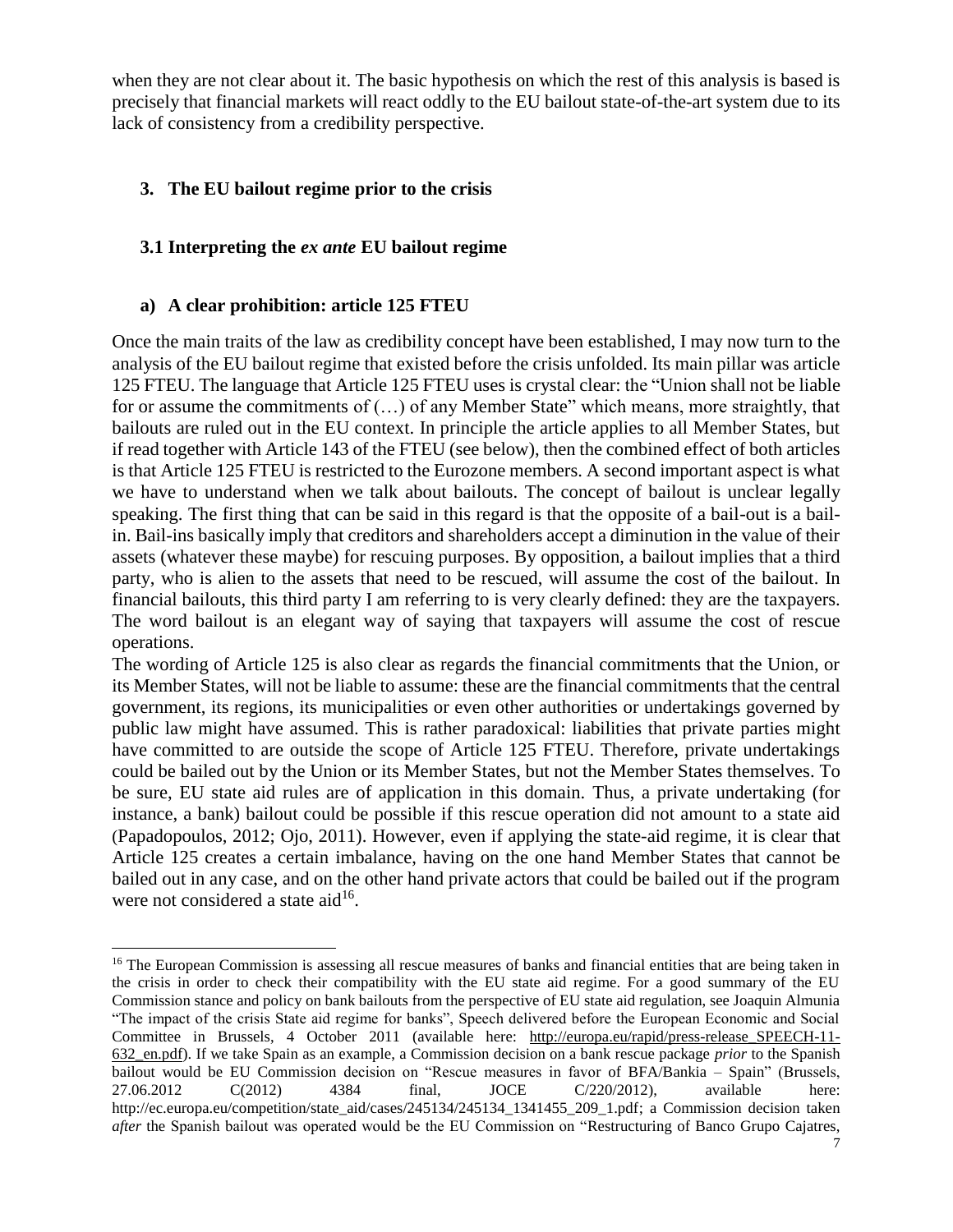The *telos* of Article 125 FTEU is another important consideration –if not the most important onefor interpretative purposes. Article 125 aims at avoiding the moral hazard problems that Member States' financial behavior may create. Moral hazard is another, non-legal, interesting concept<sup>17</sup>. And the most interesting thing about this concept is that its definition depends on the economic tradition that the interpreter adheres to. In neo-classical economics, moral hazard implies that an economic actor (the debtor) transfers the negative externalities (consequences) derived from her risky economic behavior to another party (the creditor). This is considered unjust, and therefore should be avoided. However, in the neo-Keynesian tradition, the concept is understood in the sense that other (exogenous) factors (like prices, in particular) may have an influence in the occurrence of the debtor´s risky behavior and therefore in the production of moral hazard problems (Arnott and Stiglitz, 1990:3). This being the case, then the predicament that no economic actor can transfer the consequences of her risky financial behavior to another party should probably be qualified. Applied to the EU context, the previous idea would yield to the following outcome: in the field of sovereign debt, moral hazard issues are at least in part determined by variables that are exogenous to the debtor (such as prices, i.e., money interest rates which in the Eurozone are set by the ECB and the financial markets). This should have been taken into account when drafting article 125 FTEU. Furthermore, article 125 FTEU should also have taken into account that in a deep crisis, the possibility of contagion (moral hazard) derived from the risky activities undertaken by one part of a whole currency Union were real. However, the point is not so much to plead in favor of one or the other vision of moral hazard problems. The point is, rather, to indicate that article 125 FTEU adopted a very specific approach to moral hazard. This in turn had consequences from a credibility perspective, as shall be shown later on. In sum, article 125 FTEU was too callous. It didn't differentiate between different state´s economic behavior (riskier in some cases but maybe not in others) and, what maybe is more important, it had completely discarded the occurrence of a catastrophic crisis scenario as the one that unfolded after 2008.

### **b) The supplement of article 125 TFEU: Article 123 FTEU**

 $\overline{a}$ 

A second provision that is important to connect with this discussion is Article 123 of the FTEU. This article is the cornerstone that duly complements Article 125 FTEU. Without Article 123, Article 125 would be devoid of its very essence. In summary, Article 123 FTEU establishes two

S.A" (Brussels, 20.12.2012 C(2012) 9830 final, JOCE C/138/2013), available here: http://ec.europa.eu/competition/state\_aid/cases/247032/247032\_1423221\_82\_2.pdf.

<sup>&</sup>lt;sup>17</sup> Moral hazard is a concept which has an economic dimension, but that also can be approached from other perspectives, like for example from a normative viewpoint. In economic terms, moral hazard is defined in the sovereign debt markets as the temptation of debtor countries to engage in profligacy, that is, in excessive debt and deficit risk-taking (knowing that at a certain point that risk will be passed upon the creditor-countries). The whole idea of excluding bailouts is understood precisely in this context: a bailout would operate as a sort of "excess" insurance, which would be precisely ruled-out in the EU framework to put a further limit on this kind of behaviour on the side of debtors. However, the concept is more complex than it may seem at first sight. Both the debtors and the creditors may impinge on excessive risk-taking behaviours (the debtors by taking too much credit, the creditors by lending too much). From this perspective (and setting aside the possibility of other insurance mechanisms, like collateral or CDSs) a bailout works also as a sort of insurance not only for the debtor but also for the creditor: if the creditor knew that there would be bailouts, she wouldn´t care about moral hazard. Therefore it can be argued that the EU ruled out bailouts as a way to discipline creditors, as well, and not only debtors. A different question is whether this provision (ruling out bailouts) was credible or not –as this paper argues, it was not. Finally, from a normative perspective, the moral hazard concept poses issues of distributive justice: here the question would be under what conditions it would be fair to disseminate the negative externalities (consequences) of having taken too much credit by a debtor. As Stiglitz and Arnott (1990) suggest, as this is determined in part at least by prices, which are not set by the debtors, it is not totally clear that these should be only borne by the debtors. For more insights in different perspectives of moral hazard see, besides the paper by Stiglitz and Arnott cited above, Pauly (1968) and Arrow (1968) and Redelet and Sachs (1998). I thank one of this paper´s referees for making me clarifying this point.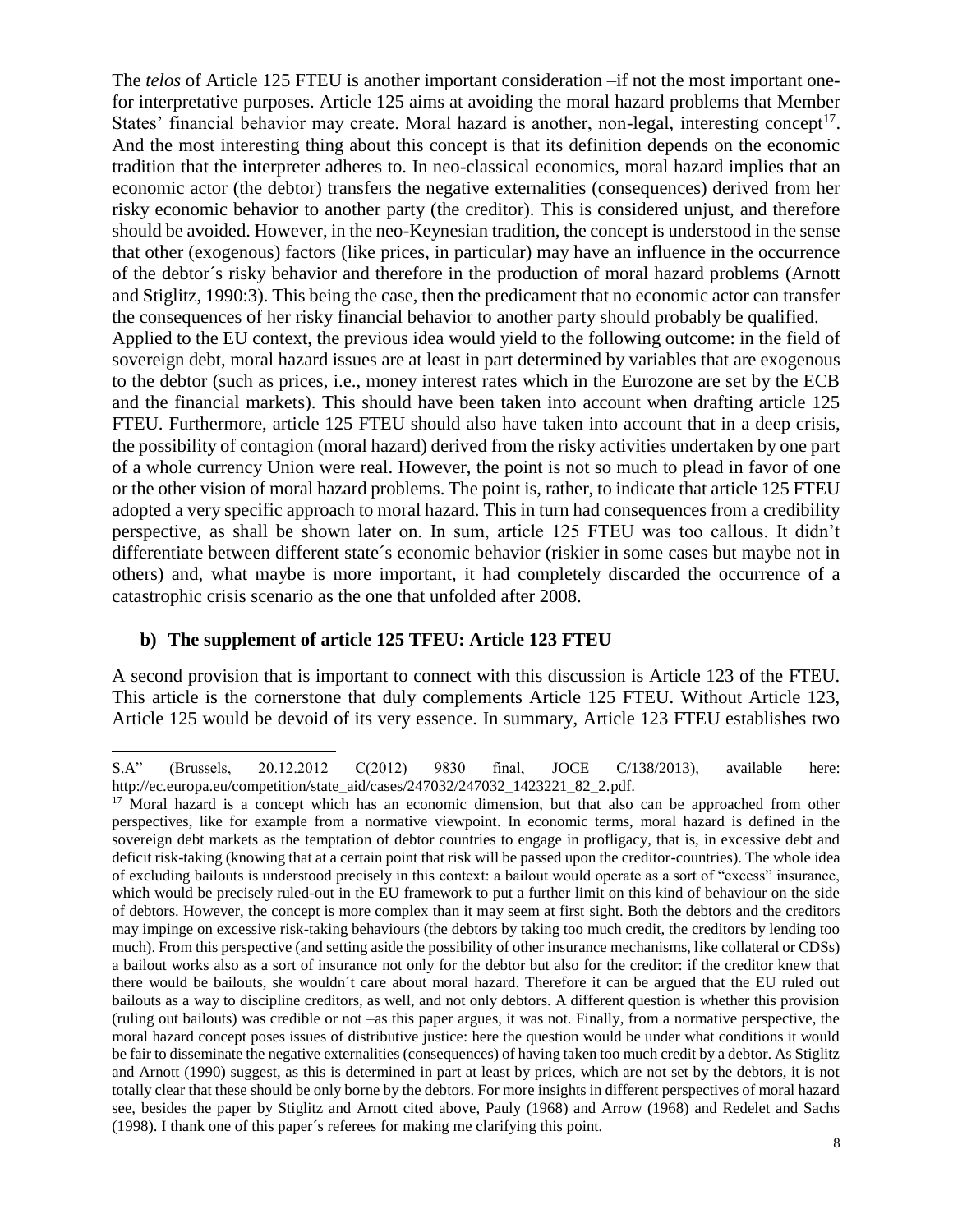rules: first, that the ECB cannot bailout Member States, and therefore it cannot act as a lender of last resort for this purpose; and secondly, that the ECB can only buy sovereign debt in secondary markets and not directly from the Member States.

De Grauwe (2011:11) accepts the second rule but questions the first. According to this author, Article 123, besides prohibiting the ECB from buying sovereign debt in primary markets, would only forbid the ECB to give credit to the Member States; in fact, article 123's exact wording speaks of "overdraft facilities or *any other type of credit facility (…)".* De Grauwe's therefore differentiates between credit operations and liquidity operations. The former would be aimed at financing Member States in difficulties; however, the latter would be aimed at solving the liquidity shortages that Member States could be experiencing at a given moment. If this second interpretation were retained, then the ECB could act as a lender of last resort for the purpose of solving liquidity problems.

Although the dividing line between credit and liquidity operations proposed by De Grauwe is rather fine, the truth is that the ECB's behavior during the crisis has been an important element in weathering the financial hardship of the last five years. For example, according to Cour-Thimann and Winkler (2012:785), the volume of money that the ECB pumped into the Euro-system was equivalent to almost 1,6 trillion euro in July 2012<sup>18</sup>. Furthermore, in the midst of what can be considered up to now the worst moment of the financial crisis (July-September 2012), the ECB's President, Mario Draghi, announced the OMT program. Different from other liquidity programs, the OMT basically consisted of an unlimited ECB commitment (both in terms of time and in terms of quantity) to purchase Member States' sovereign bonds in secondary markets. However, the program was not implemented. It seems rather obvious to assume that the OMT program was not implemented due to the Bundesbank´s decision to encourage the bringing of an action to repeal the OMT program before the German Constitutional Court.

In effect, in its order of 14 January, 2014, the German Constitutional Court decided to suspend the national proceedings and refer a preliminary ruling to the ECJEU on the issue in question<sup>19</sup>. In itself, this decision of the German Constitutional Court was of historic importance, since this is

l

<sup>19</sup> See Order of 14 January 2014 - 2 BvR 2728/13. The English translation can be found here:

<sup>&</sup>lt;sup>18</sup> For an extensive description of the non-standard monetary measures that the ECB implemented since the beginning of the crisis see, again, Cour-Thimann and Winkler (2012). Their analysis covers the ECB non-standard operations from January 2007 to January 2013. Therefore, this analysis does not include the last round of non-standard measures operations implemented by the ECB since June 2014. According to Vítor Constâncio, Vice-President of the ECB [\(https://www.ecb.europa.eu/press/key/date/2015/html/sp150825.en.html\)](https://www.ecb.europa.eu/press/key/date/2015/html/sp150825.en.html) "in June 2014, as part of a set of credit easing measures, the Governing Council announced the introduction of targeted longer-term refinancing operations (TLTROs), offering medium-term credit at fixed rates to banks that are willing to extend credit to the private sector. In September and October 2014 the Governing Council initiated a program of outright purchases of private sector assets, in particular of covered bonds and asset-backed securities. In January 2015 the Governing Council expanded the purchase program to include public sector assets. The Governing Council explicitly committed to purchasing a total amount of EUR 60 billion every month from March 2015 until at least until September 2016. Furthermore, the Governing Council has kept the program open-ended by committing to keep it in place until we see a sustained adjustment in the path of inflation that is consistent with our medium-term inflation objective. The program aims to maintain market neutrality by purchasing assets across the whole maturity spectrum between two and 30 years. The purchases are allocated across countries according to the ECB's capital key and any losses emanating from the programs would be shared between the national central banks and the ECB in an 80%/20% ratio. In any case, it is important to stress that, although the ECB did not materialize its threat of implementing the OMT program, it continued, however, buying sovereign bonds through other, non-standard, instruments, during the crisis" (my emphasis). Therefore, since June 2014 until August 2015, the ECB has injected in the euro-system around 212 billion in TLTROS (Merler, 2014) [\(http://bruegel.org/2014/12/tltro-spoils-christmas-holidays-at-the-ecb/\)](http://bruegel.org/2014/12/tltro-spoils-christmas-holidays-at-the-ecb/) plus 414,264 billion thorugh the Expanded Asset purchase program (ECB, 2015 [\(https://www.ecb.europa.eu/mopo/implement/omt/html/index.en.html\)](https://www.ecb.europa.eu/mopo/implement/omt/html/index.en.html) which together make a total of 626,264 billion euro.

https://www.bundesverfassungsgericht.de/SharedDocs/Entscheidungen/EN/2014/01/rs20140114\_2bvr272813en.htm l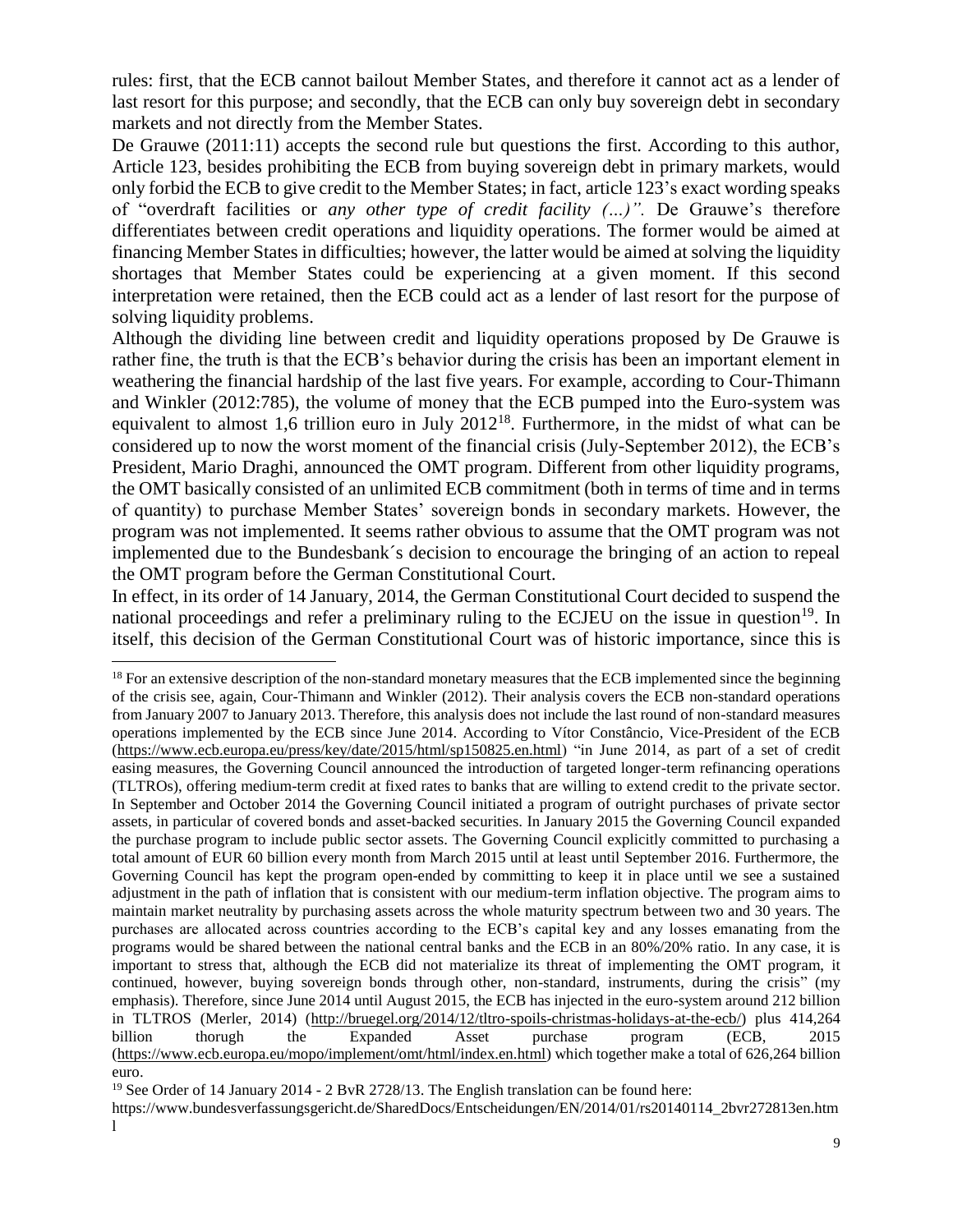the first time that it has made a referral to the ECJEU. The GCC has basically asked the ECJEU to pronounce on the validity, *vis-à-vis* European Union Law, of the OTM program. However, the GCC not only did that: it also marked its red lines. According to the GCC, the OMT program would be in principle contrary to the European Union's Treaties. The reasons for this conclusion would be three-fold: first, because the OMT program could be considered to be an independent act of economic policy by the ECB –and therefore not merely adopted "in support" of the general economic policies of the Union; secondly, because the OMT program could have a considerable fiscal redistributive effect between the Union and its Member States; and thirdly, and maybe most importantly, because the OMT program would be a way to monetize the Member States' sovereign debt –a power that the ECB would not have under the Treaty rules.

However, the GCC has also left the door open to a possible interpretation that would make the OMT compatible with EU law and therefore with the German constitutional order (Kumm, 2014). This would be the case if it were made clear that OMT would not imply a monetization of Member States' debt, that sovereign debt would not be purchased to unlimited amounts, and that OMT interferences with market price formation would be avoided. A final point would be that the OMT should be subject to strict conditionality (however this is less relevant since the OMT program itself says so).

In its preliminary ruling, the ECJEU addressed the three red lines previously noted by the German Constitutional Court<sup>20</sup>. In particular, the ECJEU stated, firstly, that the OMT program would not imply the monetization of Member States´ debt if "sufficient guarantees" were set up. More specifically, the ECJEU insisted on the importance of not nullifying the prohibition established upon the ECB not to buy sovereign debt in primary markets. The ECJEU set a list of such guarantees; however, at the end, it had to admit that the ECB´s purchase in secondary markets may have "an influence" on primary markets, but that such an effect "is, moreover, essential if those purchases are to be used effectively in the framework of monetary policy"<sup>21</sup>. Secondly, for the ECJEU, the OMT program established sufficient guarantees as not to interfere with the regular process of price formation in the sovereign debt market, but, again, as happened with the issue of monetary financing, the Court had to recognize that "the conduct of monetary policy will always entail an impact on interest rates and bank refinancing conditions, which necessarily has consequences for the financing conditions of the public deficit of the Member States<sup>"22</sup>. Finally, as regards the decisive issue of the unlimited nature of the OMT program, the ECJEU stated that the OMT program "ultimately concerns only a limited part of the government bonds issued by the States of the euro area, so that the commitments which the ECB is liable to enter into when such a program is implemented are, in fact, circumscribed and limited". Those limitations are, first, the fact that the OMT program commits to purchase sovereign bonds with a maturity of up to three years and, second, that it will only buy sovereign bonds of countries under an ESM bailout program<sup>23</sup>.

Irrespective of the merits of the ECJEU´s arguments, the crucial point is to evaluate the *Gauweiler* ruling from a law as credibility perspective. As we have seen in section 2 of this paper, from the perspective of law as credibility, in its interpretative role, courts have to favor those interpretations which provide for the maximum of credibility to a given norm or a set of norms (in particular, article 123 FTEU). The ECJEU very clearly establishes that this article prohibits both the monetization of sovereign debt and the purchase of sovereign debt in primary markets. However,

<sup>20</sup> See ECJ Judgement of 16 June 2015, C-62/14, *Peter Gauweiler, Bruno Bandulet and Others, Roman Huber and Others, Johann Heinrich von Stein and Others, Fraktion DIE LINKE im Deutschen Bundestag versus Deutscher Bundestag.*

<sup>21</sup> Paragraph 108.

<sup>22</sup> Paragraph 110.

<sup>23</sup> Paragraph 87.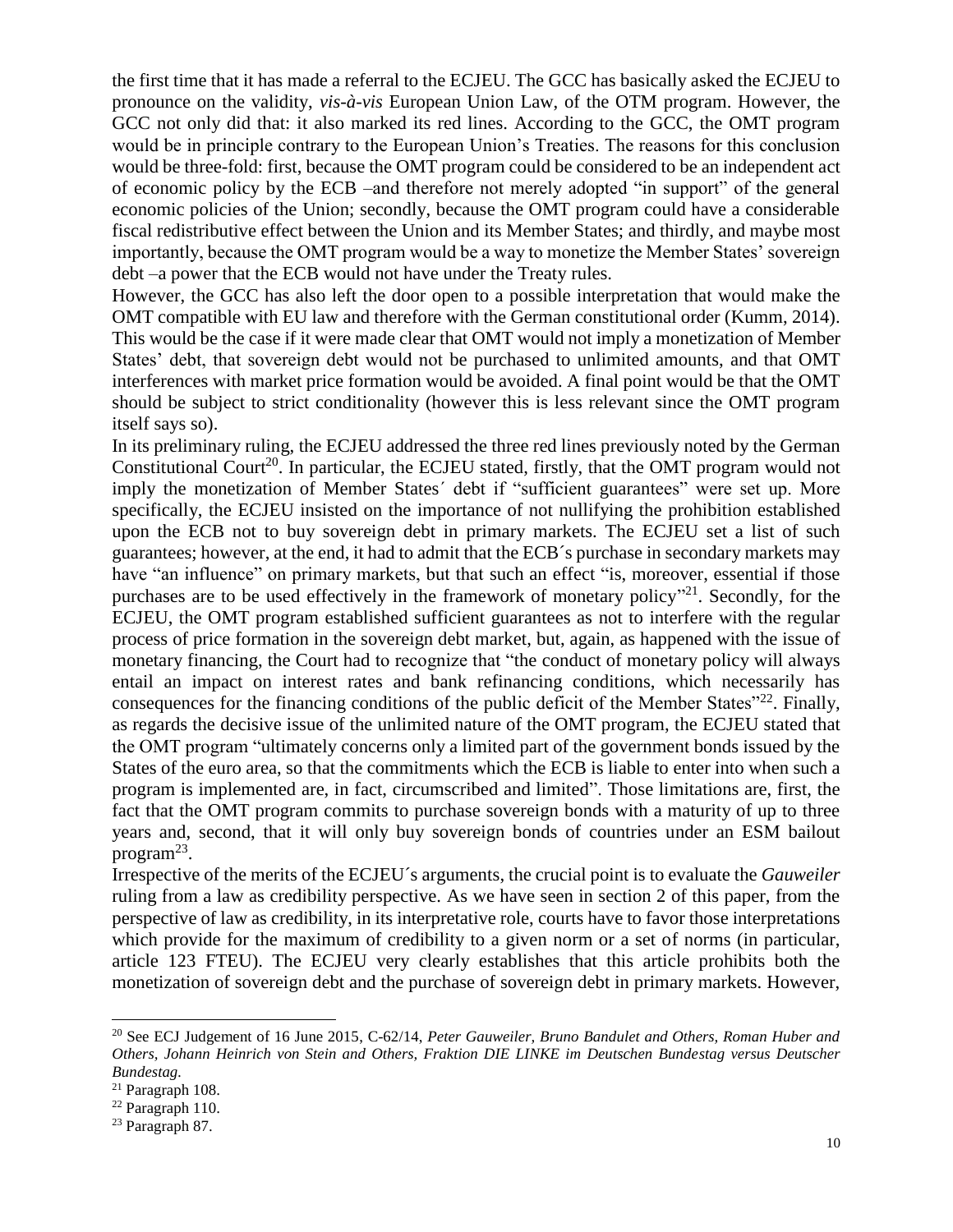at the same time, it understands that the OMT program would comply with these (and other) Treaty requirements, if certain conditions were respected. In particular, it sets a crucial condition in this context, which is that OMT cannot be unlimited. Further, it understands that the OMT program is, in fact, of a limited nature, since the ECB could only purchase, though the OMT program, sovereign bonds with a seniority of up to 3 years and only of Member States that are under a bailout program. Let us analyze both limitations in the following.

As regards the first one, the ECB´s Press Release of 6 September 2012, on the Technical features of Outright Monetary Transactions, establishes that "[OMT] transactions will be focused on the shorter part of the yield curve, and in particular on sovereign bonds with a maturity of between one and three years". With such a language paucity it is impossible to know if the ECB is selfimposing a limit or just announcing what the main focus of its OMT program will be (without excluding other options, like buying bonds with a larger maturity). An interpretative clue of the real intentions of the ECB is given by the next sentence of the Technical Features, which very clearly states that "No ex ante quantitative limits are set on the size of Outright Monetary Transactions". Thus even if assuming the 3 year maturity limit, Member States in difficulties would just have to issue bonds of such maturity knowing that the ECB would purchase them all. However, a more plausible interpretation would be to say that the ECB would concentrate the core of the OMT program on sovereign bonds of such maturity (since this can have a wider impact on price formation in the short term) without excluding other possible actions and, finally, without establishing any kind of quantitative limit. In any case, both possible interpretations indicate that this particular limit that the ECJEU is apparently setting is in reality more formal than real.

As regards the second limit, it is true that the Technical Features say that "a necessary condition for Outright Monetary Transactions is strict and effective conditionality attached to an appropriate European Financial Stability Facility/European Stability Mechanism (EFSF/ESM) program. Such program can take the form of a full EFSF/ESM macroeconomic adjustment program or a precautionary program (Enhanced Conditions Credit Line), provided that they include the possibility of EFSF/ESM primary market purchases. The involvement of the IMF shall also be sought for the design of the country-specific conditionality and the monitoring of such a program". It is therefore clear that the beneficiaries of the OMT program will be the Member States under a bailout program. However, whether this is an additional limit to the OMT program is not undisputable. Thus it is clear that the OMT program was set up to help Member States in distress. The question is not whether these countries would be the beneficiaries, but rather, the extent to which (limited or unlimited) they would benefit from the program. The fact of being under a bailout program, with all that it implies (conditionality) is not indicative, in any meaningful sense, of any sort of quantitative limit established upon those Member States that would be helped by the OMT program.

In summary, the ECJ should have struck down that part of the OMT program in which the ECB speaks about its unlimited character, and impose upon the ECB the obligation to redraft that part of the so-called "Technical Features". The Court could have, for example, established that an unlimited program amounts to a monetary financing of the Member States under stress, and at the same time instructed the ECB to establish limits. For example, such limits could have been that the OMT program would buy sovereign bonds of Member States under a bailout program as long as the beneficiary Member State did not reach an inflation rate of around 2%, as the ECB has itself established<sup>24</sup>. In this way, the OMT program would be unlimited in the sense that the ECB could

 $24$  The ECB´s Governing Council established, in its meeting of 13 October 1998, that "Price stability shall be defined as a year-on-year increase in the Harmonised Index of Consumer Prices (HICP) for the euro area of below 2%.". See Press Release here: [https://www.ecb.europa.eu/press/pr/date/1998/html/pr981013\\_1.en.html.](https://www.ecb.europa.eu/press/pr/date/1998/html/pr981013_1.en.html) However, some commentators argued that this declaration established an upper limit, but not a lower inflation limit, which could be interpreted in the sense that the ECB would fight inflation, but not deflationary trends. The ECB acknowledged such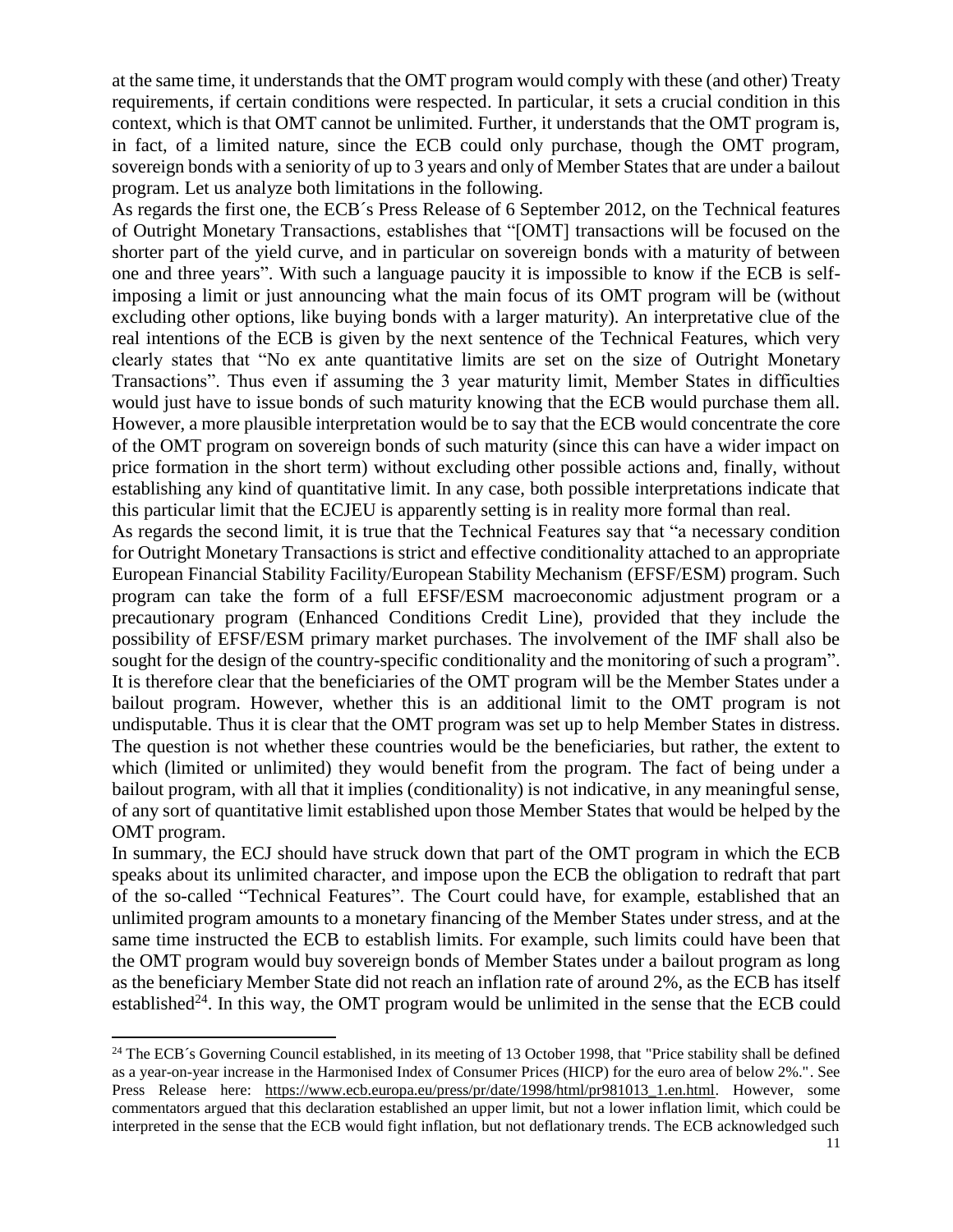make purchases of sovereign bonds in an unlimited volume<sup>25</sup> but would be at the same time limited since it would stop buying bonds once the 2% inflation level was reached; this, at the same time, would be much more in line with the ECB's own mandate (the control of inflation<sup>26</sup>). Therefore, the Court could have suggested in its ruling that the ECB should make it clear in the "Technical Features" that this would be the limit. It would be for the ECB, in respect of its exclusive powers on monetary policy, to expressly write down such limits. But the indirect Court´s suggestion would stop further legal challenges against the modified OMT program.

In this way the Court would have struck a better balance from a credibility perspective as regards article 123 TFEU. It would have, on the one hand, saved the principle according to which the ECB cannot monetize Member States debt (which is what the OMT program does under its current, unlimited, form). On the other hand, it would have made the ECB establish limits, of such an ample nature, as to not make the program lose its effectiveness.

#### **c) The exceptions: Articles 122 and 143 FTEU**

Starting with Article 122 TFEU, there are two possible interpretations of this provision: the first is more credible than the second one but, as shall be seen later on, it does have to be discarded at present. The first interpretation would be to say that the rule is article 125 (no bailouts) and the exception is article 122 (temporal financial assistance for Member States in difficulties only in very extraordinary circumstances) (Louis, 2010; Louis and Lastra, 2013). However, a second interpretation is possible. The interpretation I am referring to is the one that says that in reality, article 122 FTEU is the rule and article 125 is the exception. In systematic terms, the fact that article 122 is placed in the FTEU before article 125 could be seen as an indication of the former's precedence. Therefore, as a matter of principle, and for solidarity reasons (as Borger (2012) argues), Member States experiencing difficulties could be helped by the Union, in particular (122.2º) by granting "financial assistance" to the Member State concerned. However, an exception to this general principle of solidarity would be article 125. Thus the Union could financially assist Member States *except to help them pay their public debts*. This would be the most coherent interpretation between the two norms, and therefore, the most credible one. It would mean that in the EU context a no-bailout and a bailout regime would not be cohabitating. The no bailout clause would still hold. Outside the domain of public debt management, Member States could receive financial assistance.

A second provision that is important to bear in in this context is Article 143 FTEU. This article establishes the possibility that Member States facing BOP (balance of payments) difficulties can receive financial assistance from the EU. Interestingly, this article refers only to the States that are not members of the Eurozone. Therefore, the European economic constitution establishes here a second exception to article 125. Paradoxically, if you are not a Member of the Eurozone, you can get some financial assistance to overcome your BOP problems. In fact there exists a financial vehicle for this purpose: it is the so-called MTFA (Medium-Term Financial Assistance). This financial vehicle was created in 1988 by regulation 1969/88<sup>27</sup> and reformed in 2002 by regulation

criticisms and in its meeting of 8 May 2003, it specified that the aim would be to "maintain inflation rates close to 2% over the medium term" (see Press Release here: https://www.ecb.europa.eu/press/pr/date/2003/html/pr030508\_2.en.html). Therefore the bottom line is the following: the ECB´s objective is to keep the Eurozone inflation rate below, but around, a rate of 2%.

<sup>&</sup>lt;sup>25</sup> However, the volume of purchases would never be unlimited, in the sense that the sovereign debt issued by a Member State is always a fixed (and therefore limited) quantity. I owe this point to Paul de Grauwe.

<sup>&</sup>lt;sup>26</sup> See article 127.1° FTEU: "The primary objective of the European System of Central Banks (hereinafter referred to as 'the ESCB') shall be to maintain price stability  $(...)$ ".

<sup>27</sup> Council Regulation (EEC) 1969/88 of 24 June 1988, OJEC L 178 of 08/07/1988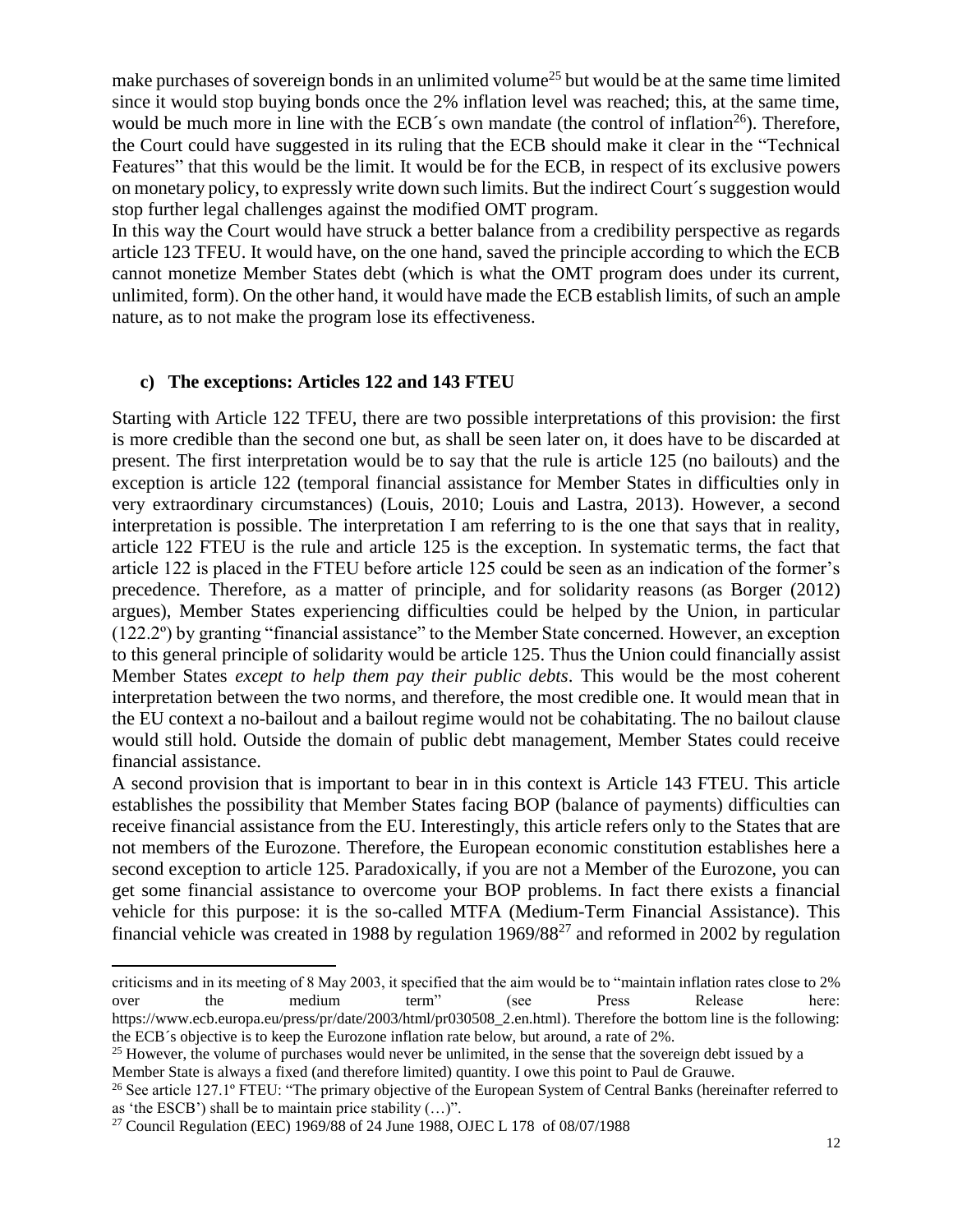$332/2002^{28}$ . This mechanism was in fact used during the crisis, in particular to assist Latvia, Hungary and Romania. Had Greece, for example, not been a member of the Eurozone in 2010, it would have received the help of the MTFA. However, being a member of the Eurozone, other financial instruments had to be urgently put in place for the purpose of rescuing this country. Be it as it may, the interesting thing is to understand why a BOP assistance mechanism was foreseen for non-Eurozone members but not for Eurozone members. According to Pisani-Ferry, Sapir and Wolff (2013), the main reason for this different treatment is that when the euro was created, it was believed that the mere existence of the common currency would rule out the possibility of having BOP problems. In their opinion,

*What was not well understood in Brussels, Frankfurt or Washington was that euro-area countries could face BOP problems like emerging countries. A BOP crisis happens when private markets stop financing viable borrowers because of the country they belong to. Because it is within the confines of its jurisdiction, the state, as the ultimate insurer of private agents – notably banks – tends to concentrate risk incurred by households, companies and banks. Banks with assets that are not diversified internationally also concentrate risks resulting from the potential insolvency of private agents as well as of the sovereign. As they rely on the state as their backstop, they transfer the risk to it. Finally, because in the euro area the state issues debt in a currency over which it has no control (De Grauwe, 2011), it is vulnerable to liquidity crises. This perspective in turn weakens private agents that hold large quantities of government paper. This web of interdependence between the state, banks and non-financial agents may lead markets to price country risk and, in the extreme, to shun all agents located in a particular country, irrespective of their individual financial health*. Pisani-Ferry, Sapir and Wolff (2013:19).

In the EU context, this shortage of private credit, that the authors previously mentioned refer to, was compensated for to a certain extent through the conventional and above all non-conventional operations of the ECB. However, due to the ECB statute, such operations were insufficient to stop the payment crisis that some eurozone members were experiencing. In particular, Cour-Thimann and Winkler (2012) argue that the ECB non-standard operations had an impact –but a limited oneto stabilize the euro-area. Accordingly, the periphery member states of the eurozone experienced increasing difficulties to finance themselves through the channel of international financial markets, and some of them finally had to ask the EU and the IMF for financial assistance. In any case, the truth of the matter is that some Eurozone members in fact experienced very serious BOP problems.

## **3.2 Why this system was not an equilibrium from the perspective of the idea of law as credibility**

In sum, the system that the EU Treaties established before the crisis unfolded, was a system that was presided by a clear commitment of the Union and its Member States to financially assist other Member States in difficulties, except in the area of sovereign debt. In that area, there was a clear and strict prohibition to bailout Member States. The ECB could not use its powers and resources to monetize Member States debt either. The only exception to the exception (the only exception to the bailout prohibition) was set up in favor of non-eurozone Member States that experienced BOP problems. Non-eurozone Member States experiencing BOP problems could be bailed out –and in fact there was even a fund established for this purpose.

It is important to note that the interpretation that I have offered so far has been done from the perspective of the conceptual framework that I set up in point 2 of this paper –law as credibility. In terms of credibility, this is the interpretation that best holds. First of all, because it is a coherent

l <sup>28</sup> Council Regulation (EC) No  $332/2002$  of 18 February 2002 (OJEC L 53/1 of 23.2.2002). This regulation was amended by Council Regulation (EC) No 431/2009 of 18 May 2009 (OJEC L 128/1 of 27.5.2009). This modification raised the total amount of the loans that could be granted to Member States to 50 billion euro.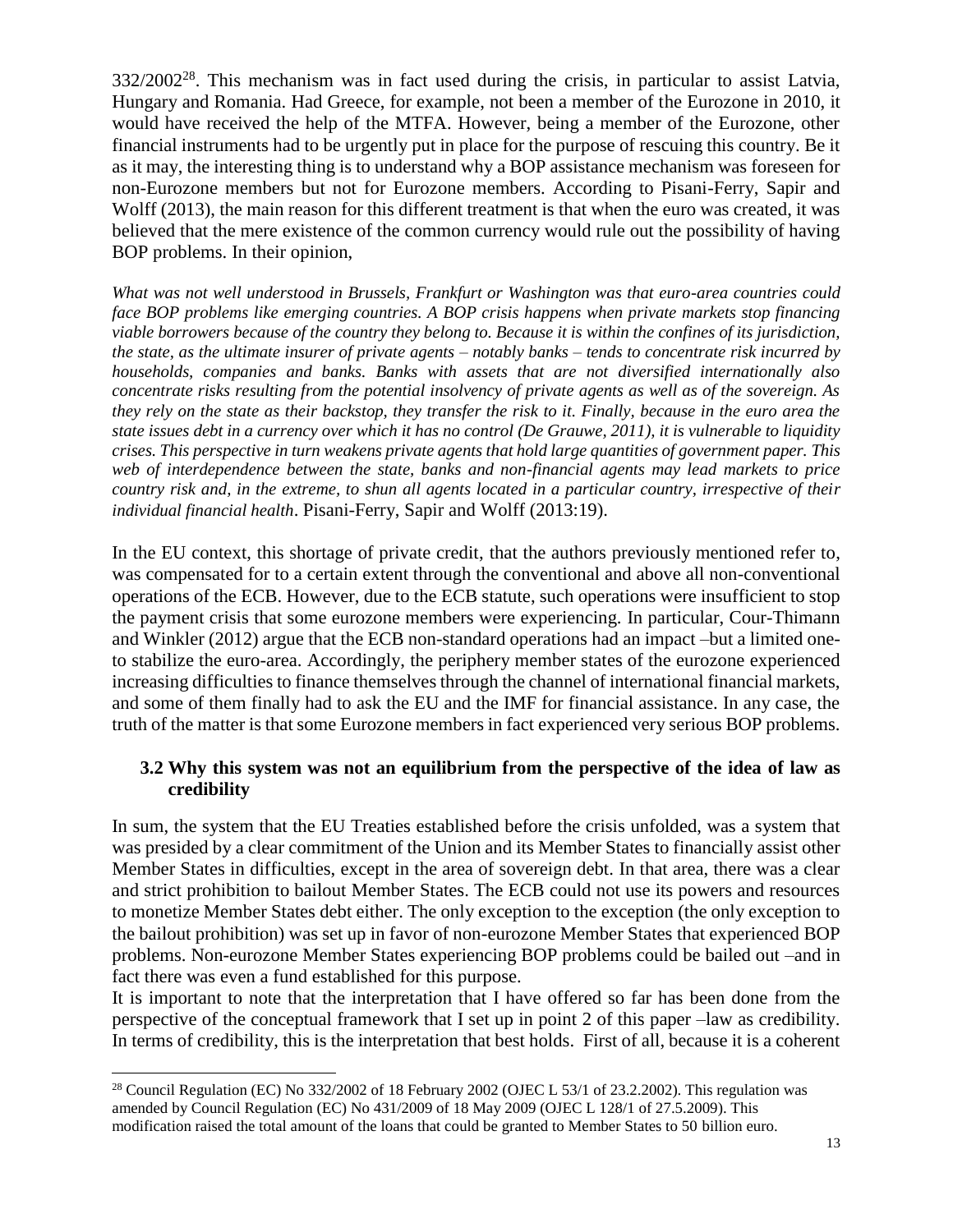interpretation, and one of the main conditions that the law as credibility concept has to fulfil is that a norm –or as the case may be, a regulatory framework- has to be coherent. For logical reasons, it is impossible that a non-coherent interpretation be credible<sup>29</sup>. The second point that has to be made at this regard is that my interpretation has been guided by the idea that the important thing in the EU bailout framework was to understand where the equilibrium point between rigidity and flexibility was. In my opinion, the interpretation which is retained in this paper (interpreting this framework in such a way that the principle was financial assistance and the exception was bailouts prohibition) is more credible that its alternative (interpreting that the principle was an overall prohibition to financially assist member States and the exception was to accept in very specific cases and circumstances some kind of financial assistance). The main reason for this is that the first interpretation incorporates better (although not perfectly, as shall be argued in a while) what I have called in a previous section the "counterfactual test". So the counterfactual would be here the following: taking into account the previous rules, how would the Union react if there was a need to operate bailouts?

If there was a need to operate bailouts, then a legal framework that started from the principle that financial assistance could be operated, would be closer to equilibrium –closer to the possibility to actually operate some kind of financial assistance- than its alternative (to negate as a matter of principle any kind of financial assistance, above all in the field of bailouts). In principle, Member States would be better off from a Pareto-efficiency perspective in the first case (with solidarity) than in the second (without solidarity).

Closer to equilibrium, of course, but not close enough, since the prohibition for EU bailouts was crystal clear. Therefore even if we gave a reading to the EU bailout framework that would give more room to flexibility and less so to rigidity, as I have done before, and we accepted that some relief assistance measures could be granted in favor of member States in financial difficulties, the truth of the matter is that there is no way to escape from the determinacy that articles 125 and 123 generate. Sovereign bail outs (bail outs to solve public debt problems that Member States might be experiencing) were ruled out in the original Treaty system. So if the counterfactual came to occur, and even if we gave a more flexible reading to the overall system established by the Treaty, then the answer could only be one: that Member States would be on their own to solve their fiscal sustainability problems. A bailout could not be operated if the case arose.

More in particular, as regards specifically article 125 FTEU, I have shown before that this article relied on a very specific vision of moral hazard problems. According to this vision –that we may call an "orthodox" vision- the Member State that created the moral hazard problem would be the only responsible for its resolution. This is the main reason why bailouts could not be granted. As I have shown, if article 125 had adhered to a different –more realistic- vision of moral harzard problems, then the solution given by article 125 would have probably been a different one. For example, the article could have been less bold and could have recognized that some exceptions could be granted in the case in which "exogenous factors" (like prices) had accrued moral hazard. This was not however the path that was taken when article 125 was adopted. The result is a clear and precise statement that prohibits bailouts in the EU context.

Therefore the conclusion that we may reach is the following: before the crisis, the EU legal bailout framework was clear and coherent, but this does not mean that it was an equilibrium. Even a flexible reading of this framework from a credibility perspective amounts to the conclusion that bailouts were not possible in the EU framework. Maybe some –but limited- financial assistance could be given; but certainly not overall and broad bailouts as the ones that have been granted since 2010.

 $\overline{a}$ 

 $29$  See Elster's analysis (2000) on the connection between logical coherence (and therefore rational argumentation) and credibility.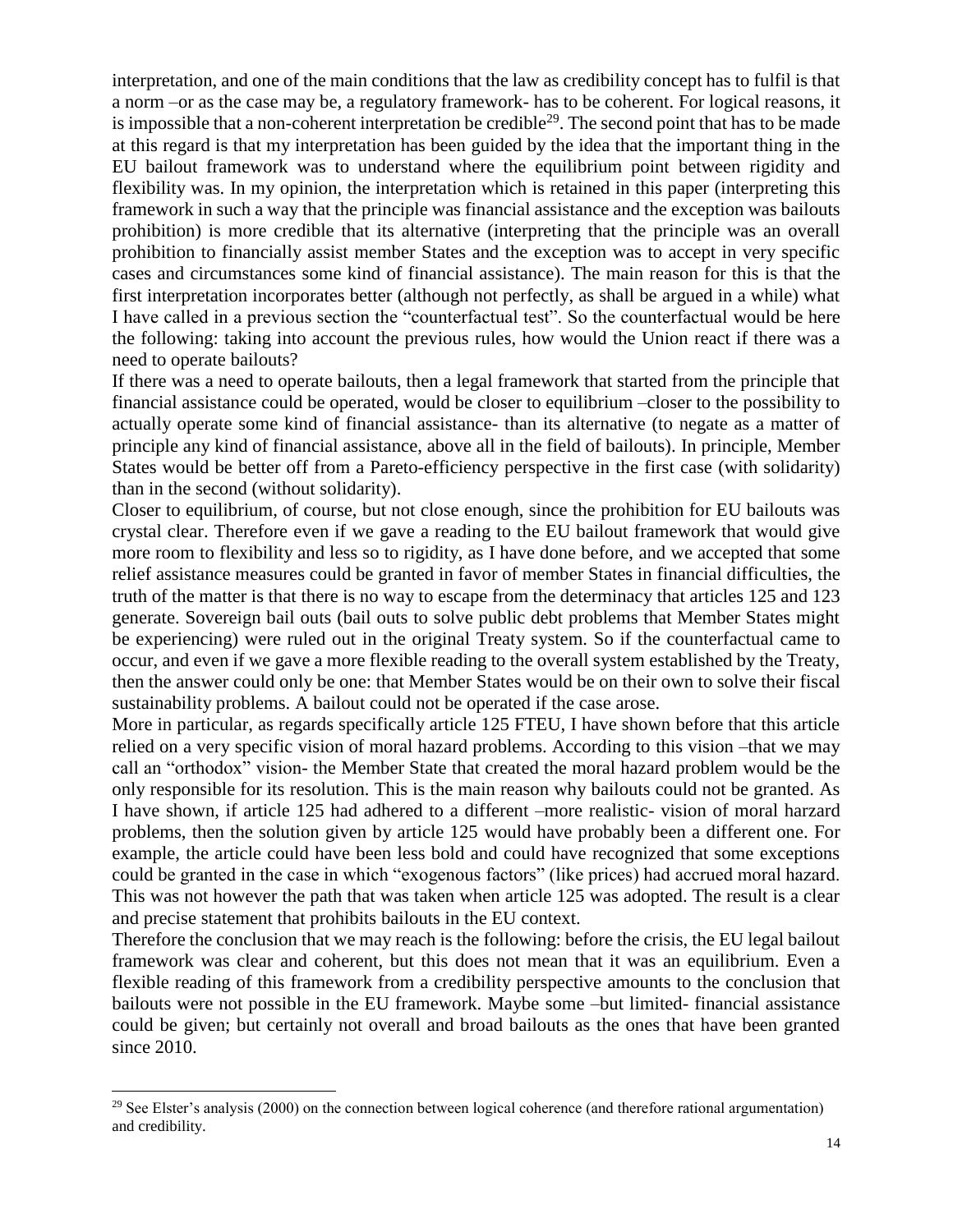Member States' defaults –with maybe minor assistance measures- was therefore the foreseen EU response in the case that the counterfactual materialized. But then the second question is: how credible was this scenario for financial markets? Did they believe that a cascade of defaults would be prompted in the case that an economic catastrophe were to occur? What were their expectations on the EU foreseen scenario?

There is some evidence that may allow to think in retrospective terms that markets believed that the system was not an equilibrium and that if a big crisis hit the Eurozone, at the end of the day, the EU would prefer to violate both articles 123 and 125 than to permit a euro break-up. The increase in the senior government bonds interest rates of some Member States prone to be bailed out once the crisis unfolded may be understood as a symptom not that markets were anticipating defaults but rather that markets were anticipating bailouts. When bailouts occurred, and therefore their expectation was confirmed, then markets started a relaxing tendency.

To give flesh to the bones of this argument, graph 1 plots the evolution of the 10 year government bonds interest rates for four bailed out countries (Greece, Portugal, Spain and Ireland). This Graph also indicates the exact dates in which formal bailouts were formally requested by each of these Member States. It also indicates the time span in which actual aid disbursements were made. The results are mixed: only in the case of Spain a certain relaxing trend of the government bonds interest rates can be observed after this Member State government formally requested a bailout. However, it is important to mention that the Spanish formal request for aid was almost coincidental with Draghi's "whatever it takes" (WIT henceforth) statement. It is possible to say that in the case of Spain, both the formal request and the Draghi's WIT declaration apparently had the effect of reducing the interest rates. In the rest of the cases, the formal request of a bailout did not stop the incremental trend that had spiralled some months before. However, in some cases, a relaxing trend can be observed even before the Draghi's WIT declaration. These are the cases of Portugal, which started a relaxing tendency in January 2012, and Ireland, which bonds interest rates started decreasing in August 2011. Therefore for these two countries it could be possible that what really had an effect was not so much the formal request for a bailout, but the actual disbursements. Finally, in the case of Greece, it might have been the case that what had an effect was Draghi's WIT declaration, but not only, since this declaration was already preceded by an important number of disbursements. It could therefore be argued that in the case of Greece, the combination of the actual disbursements of aid together with the Draghi's declaration was what caused a sustained effect to reduce the bond's interest rates.

Each case was therefore different. However, what is common to all cases is that the confirmation of the bailout market expectations (be it formal, be it actual, be it by the EU, be it by the ECB) was what stopped the incremental trajectory that interest rates had taken and even served to reverse the previous trend. This seems to indicate that the markets had discounted that bailouts would take place. If this were the case, then it seems plausible to argue that market expectations that the EU bailout prohibition would be implemented were rather low. In other words, this gives ground to argue that markets thought that the EU bailout system was not an equilibrium<sup>30</sup>.

**Graph 1: Evolution of the 10 year government bonds interest rates for four bailed out countries (Greece, Portugal, Spain and Ireland) [INSERT GRAPH 1 HERE]**

<sup>&</sup>lt;sup>30</sup> I have not taken into account the ECB's non-standard operations in the midst of the crisis in order not to prejudge their nature. For the ECB, these were not a bailout but part of its monetary policy (a way to reinforce its standard operations). I very much doubt that this was the case, but for the sake of simplifying my analysis I take this for granted. However, in the case of OMT, I think it is indisputable that this program would be a bailout due to its unlimited character both in terms of time and volumes. This is why I have taken them into account as an ECB's bailout (or rather, promise of a bailout) in Graph 1.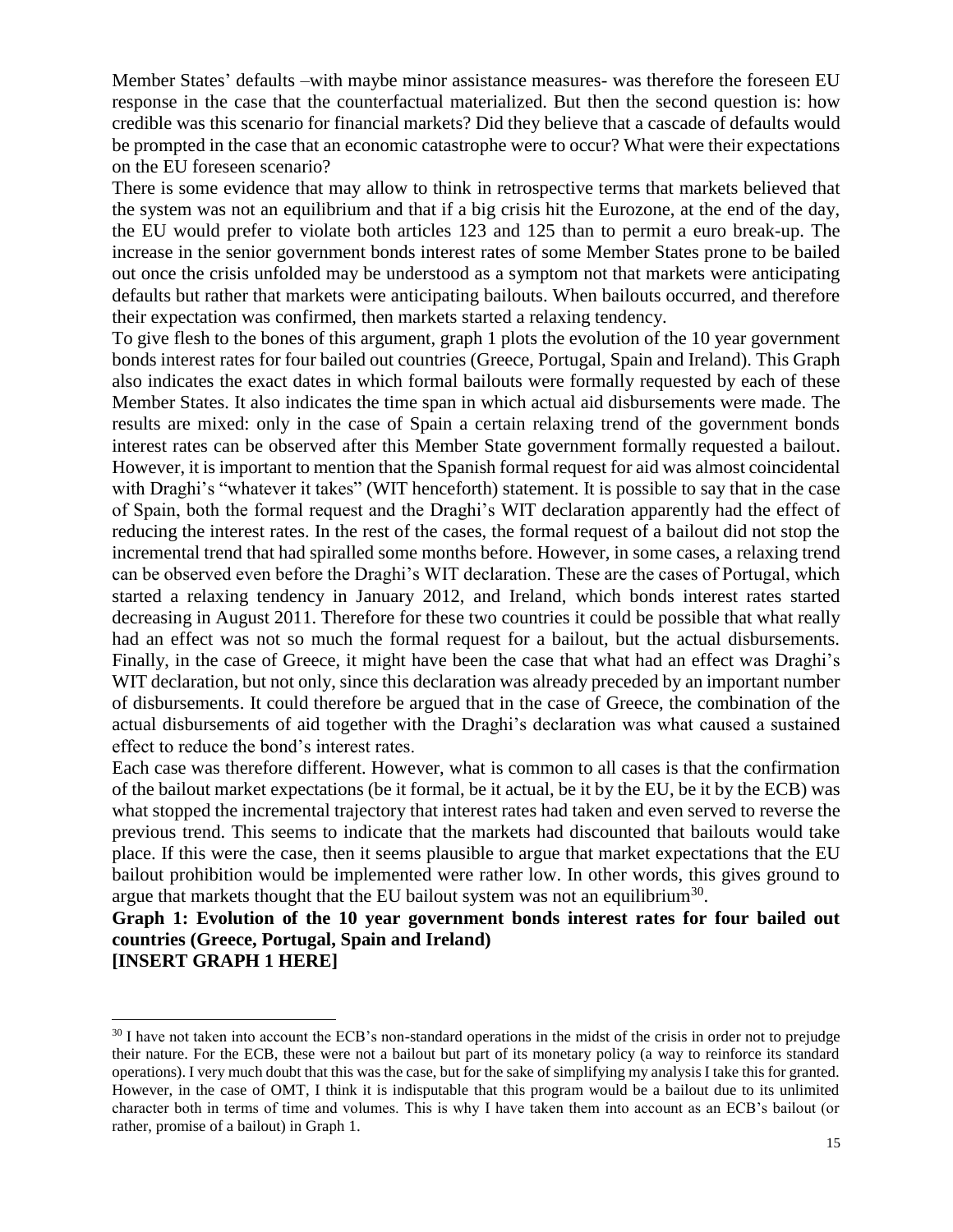## **4. The EU bailout regime after the crisis**

# **4.1 Interpreting the** *ex post* **EU bailout regime**

## **a) Article 136 or article 122?**

Let me now turn to the analysis of the EU bailout regime once the crisis unfolded. The most important provision in this new phase is article 136 FTEU. Article 136 did not make any foresight whatsoever for establishing a Stability Mechanism (a bailout Fund) in the European Union. Furthermore, it is questionable whether this was the right place, legally speaking, to introduce such a mechanism. In fact, article 136 uses the rhetoric of contention rather than the language of expansion. The purpose of Article 136 is to give powers to the Eurozone members to "strengthen the coordination and surveillance of their budgetary discipline" and to "set out economic policy guidelines for them" and ensure that they are "kept under surveillance". In other words, this is not the vernacular of assistance. Instead, as has been analyzed, Article 122 FTEU makes an appeal to the "spirit of solidarity" that must preside over the relationships among Member States in the economic area; and its paragraph 2 very clearly states that a Member State may receive financial assistance from the EU when it is "in difficulties or is seriously threatened with severe difficulties" caused, among other things, by "exceptional occurrences beyond its control". All this made of article 122 TFEU a much more appropriate legal environment where to make the reform enacted by Decision 2011/199 (which reformed article 136 to make possible a permanent bailout fund). In fact, in May 2010, the EU decided to set up the EFSM under article  $122$  FTEU<sup>31</sup>, with a volume of 60 billion euros.

Thus the only reason that may explain why the EU and its Member States decided to reform Article 136 instead of reforming Article 122 for the purpose of establishing a Stability Fund is their intention that this Fund is limited to the Eurozone members. In fact, Article 122 applies to the whole EU whereas Article 136 only to the Eurozone members. However, as shall be shown later on in this paper (section c), if we take into consideration how the European Stability Mechanism is structured, not even this interpretation completely holds<sup>32</sup>. We are therefore facing a reform that was established in the wrong legal place.

<sup>&</sup>lt;sup>31</sup> See Council Regulation (EU) No 407/2010 of 11 May 2010 establishing a European financial stabilisation mechanism (OJ L 118/1, 12.5.2010). It was amended by Council Regulation (EU) 2015/1360 of 4 August 2015 amending Regulation (EU) No 407/2010 establishing a European financial stabilisation mechanism (OJ L 210/1, 7.8.2015). See also the COMMUNICATION FROM THE COMMISSION TO THE COUNCIL AND THE ECONOMIC AND FINANCIAL COMMITTEE on the European Financial Stabilisation Mechanism (Brussels, 30.11.2010).

COM(2010) 713 final

 $32$  The ESM Treaty says at different points (paragraph 6 of preamble, article 3, article 12.1) that its actions will be taken "if indispensable to safeguard the financial stability of the Eurozone". Further, paragraph 9 of the preamble, as well as article 5.4 and 6.3, provides for non-Eurozone members participation in the ESM rescue operations of eurozone members. This opens up the door, in my opinion, for operating non-eurozone Members bailouts through the ESM. The arguments in favor of this interpretation are two-fold: in first place, if a non-eurozone (or an ensemble of noneurozone) members are hit by a crisis that could impact on the financial stability of the euro-zone itself, then it could be justified to use the ESM. The second reason has to do with redistributive justice: if non-eurozone members can participate in the rescue operations of Eurozone members, then Eurozone members should be able to participate in the rescue operations of non-eurozone members through the ESM.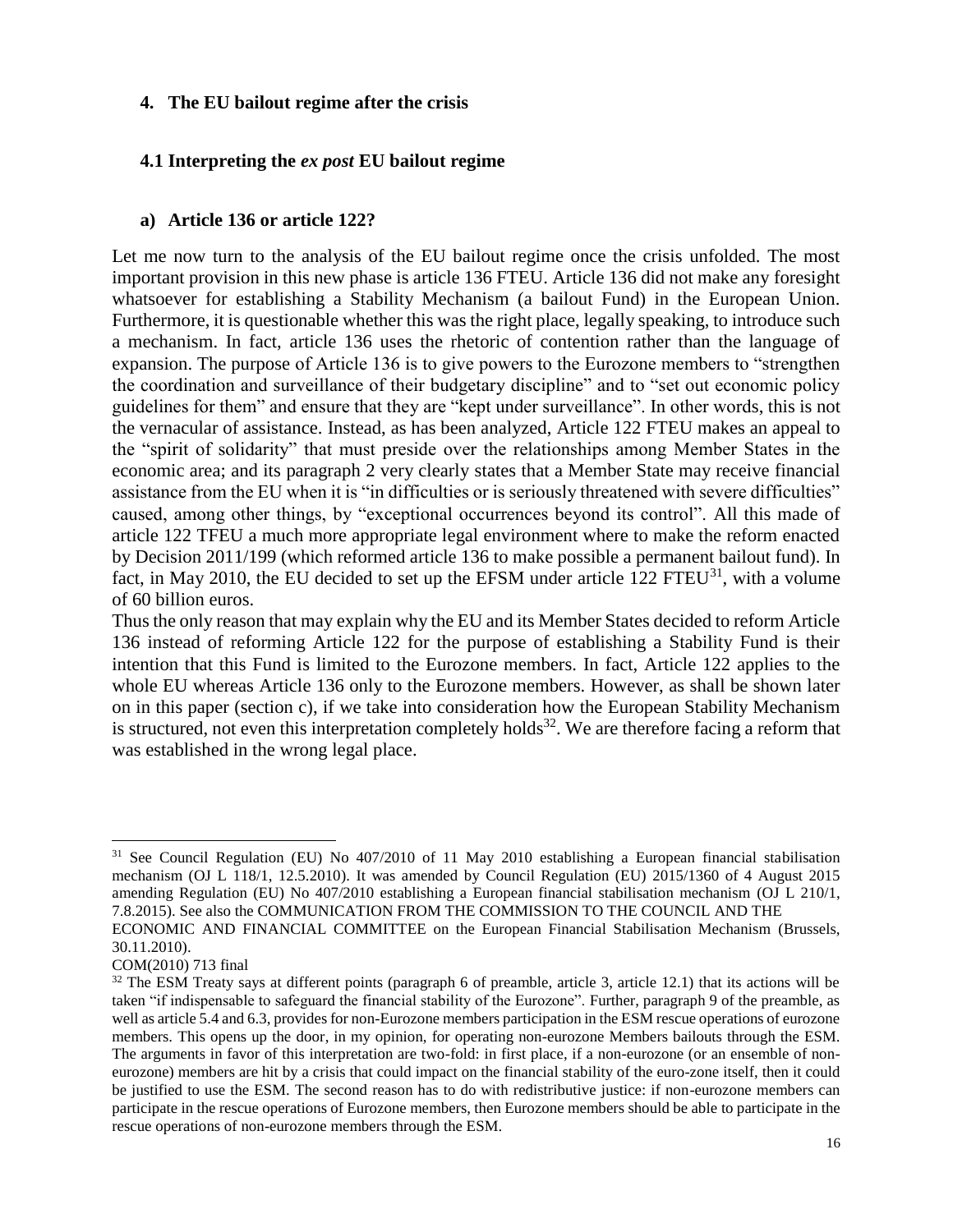Decision 2011/199/EU<sup>33</sup> introduces a third paragraph in Article 136. It reads as follows:

*The Member States whose currency is the euro may establish a stability mechanism to be activated if indispensable to safeguard the stability of the euro area as a whole. The granting of any required financial assistance under the mechanism will be made subject to strict conditionality*<sup>34</sup> *.*

# **b) Article 136.3º FTEU in the context of the no-bailout rule**

The real matter that we are confronted with in this area is therefore how this article is to be understood in the context of other Treaty provisions, and in particular in its connection with Article 125 FTEU, previously analyzed. In reality, Article 136.3º closes a circle which started to open in May 2010, when the EU decided to set up the EFSM under article 122 FTEU. The establishment of this Fund using as a legal basis article 122 FTEU gives ground to argue, as has been done in a previous section, that the principle was financial limited assistance and the exception was not to bail-out. In any event, there are though important differences between the Funds that article 122 and 136 were setting up, the main one being that of volume. In effect, as shall be seen later on, the fire power of the ESM is much superior to that of the EFSM. In this way, a provision that was at most of secondary importance in the Eurozone governance, such as was Article 136 FTEU, acquired a central role after its reform and the subsequent establishment of the ESM. In other terms, after the setting up of the ESM fund, the most important exception to the prohibition contained in article 125, inside the Eurozone, would be article  $136.3^{\circ}$  TFUE<sup>35</sup>. The other exception, comprising non-Eurozone members, would be that of article 143 TFEU.

The overall framework of EU governance would therefore remain as follows after the reform of article 136.3º. The principle would be financial limited assistance to Member States under article 122, for solidarity reasons. The exception would be the no-bailout rule (applied to all Member States). A crucial exception to the exception would be article 136.3º: Eurozone Member States could be bailed out, provided conditionality was accepted. An additional exception (this one existed before the crisis) would be article 143: non-eurozone Member States experiencing BOP crisis could also be bailed out. In sum, if on the one hand non-eurozone Member States could be bailed out, and after the reform of article 136, Eurozone Member States could be bailed out as well, the result is that article 125 becomes devoid of its very substance; a dead letter, as it were. However (and this is the interesting thing for the remaining argument of this paper) Member States decided to keep article 125 FTEU and not to abrogate it<sup>36</sup>.

l <sup>33</sup> European Council Decision of 25 March 2011, amending Article 136 of the Treaty on the Functioning of the European Union with regard to a stability mechanism for Member States whose currency is the euro (2011/199/EU). OJEU L 91/1 of 6.4.2011.

<sup>&</sup>lt;sup>34</sup> According to the information provided by the European Parliament, this third paragraph entered in force on May 1, 2013, after the EU Council's Secretary-General received notification from the Czech authorities of the completion of the ratification procedure in this Member State. However, as we shall see below, the ESM started operating before this article was in force. See "Table on the ratification process of amendment of art. 136 TFEU, ESM Treaty and Fiscal Compact" by the Directorate General for the Presidency, Directorate for Relations with National Parliaments Legislative Dialogue Unit (Brussels, 27/09/2013), at <http://www.europarl.europa.eu/webnp/cms/pid/1833>

<sup>35</sup> See my remarks on conditionality in section c), *infra*.

<sup>36</sup> The ECJEU has ruled, in *Pringle* (Judgment of the Court of 27 November 2012, Case C-370/12, *Thomas Pringle v Government of Ireland, Ireland, The Attorney General*) that there is no incompatibility whatsoever between both articles 125 and 136 FTEU (and therefore between the ESM and article 125), insofar as two conditions are met: first, that the financial assistance is subject to strict conditionality; and secondly, that it is oriented to a sound budgetary policy.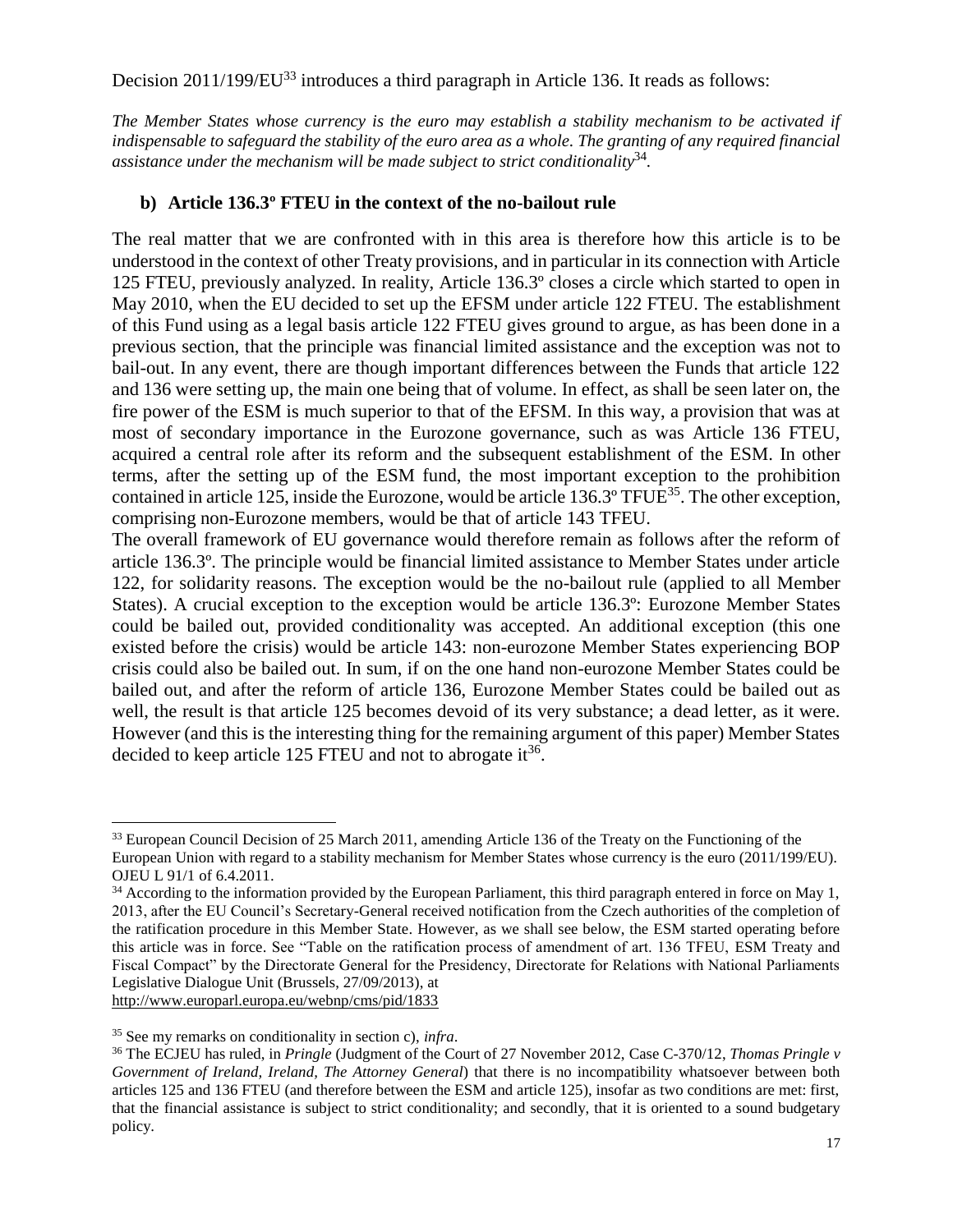### **c) The ESM Treaty**

### *Origins*

To trace back the origins of the ESM Treaty, it has to be recalled that Member States decided in the midst of the first bailout operation to Greece, in May 2010, to set up two different but interrelated financial assistance mechanisms: the EFSM, previously mentioned, and the EFSF (European Financial Stability Facility). More specifically, the ECOFIN Council of May 9, 2010<sup>37</sup>, decided to set up the two mechanisms. The first, the European Stabilization Mechanism, would have a volume of 60 billion euros. In parallel to this mechanism, the "euro area Member States" committed to establish the second mechanism, the EFSF<sup>38</sup>, with "an effective capacity to provide Financial Assistance of 440 billion euros". Therefore a first difference between both mechanisms was of volume. The second one was a legal difference: whereas the first financial mechanism was an EU legal instrument, the second one was of a private law nature. Public law versus private law, therefore. The first difference –the difference in volumes- is understandable if one takes into account that the EFSM would be financed by the Union, and the EFSF only by the Eurozone Member States.

The second difference (public versus private law) is however more difficult to understand; after all, Member States could have adopted a public international (non-EU) law Treaty for the second financial vehicle –as they finally did with the ESM. Louis (2010:985) argues that the reasons that may explain this second difference are two-fold. First of all, some Member States preferred a "system of guarantees committing them outside the EU legal order" rather than a financial mechanism imposed from the EU onto them. And secondly, it would also be explained by the need of some Member States –especially Germany- to avoid the whole mechanism being challenged in their constitutional legal orders. None of these arguments seem however plausible. The first argument is not plausible since it would explain only the EFSF but not the EFSM: in fact, this second mechanism was adopted through a Council regulation. The second argument is also implausible since both mechanisms were in the end challenged before the German Constitutional Court. The German Constitutional Court gave its assent to both financial instruments in its judgment of 7 February 2011<sup>39</sup>, since it understood that their approval had preserved the Bundesrat's budgetary sovereignty. Louis' argument may be rather interpreted in the sense that what was offered to the German Constitutional Court was a kind of trade-off between the (smaller) volume of the EU law mechanism and the (larger) private law mechanism. This may have played a role in the earliest moments of the EU rescue operation, but the argument should not be pushed further since the German Constitutional Court also gave its assent to the  $ESM<sup>40</sup>$ , which augmented the lending capacity of the EFSF and is clearly a public law instrument. Given the developments that took place in this area later on, the different legal nature of the EFSM and the EFSF can only be understood as yet other proof of the Member States' and EU institutions' lack of preparation in the face of the massive proportions that the crisis was adopting.

l <sup>37</sup> See Press Release here: http://europa.eu/rapid/press-release PRES-10-108 en.htm?locale=en

<sup>38</sup> See the EFSF Framework Agreement of 7 June 2010 here: http://www.efsf.europa.eu/about/legaldocuments/index.htm

<sup>&</sup>lt;sup>39</sup> Judgment of 7 September 2011 - 2 BvR 987/10. See the official English translation here: [https://www.bundesverfassungsgericht.de/SharedDocs/Entscheidungen/EN/2011/09/rs20110907\\_2bvr098710en.htm](https://www.bundesverfassungsgericht.de/SharedDocs/Entscheidungen/EN/2011/09/rs20110907_2bvr098710en.html)

<sup>40</sup> <sup>40</sup> Judgment of 19 June 2012 - 2 BvE 4/11. See the english translation: [http://www.bundesverfassungsgericht.de/SharedDocs/Entscheidungen/EN/2012/06/es20120619\\_2bve000411en.htm](http://www.bundesverfassungsgericht.de/SharedDocs/Entscheidungen/EN/2012/06/es20120619_2bve000411en.html) [l.](http://www.bundesverfassungsgericht.de/SharedDocs/Entscheidungen/EN/2012/06/es20120619_2bve000411en.html) See also Order of 18 March 2014 - 2 BvR 1390/12. See the english translation: http://www.bundesverfassungsgericht.de/SharedDocs/Entscheidungen/EN/2014/03/rs20140318\_2bvr139012en.html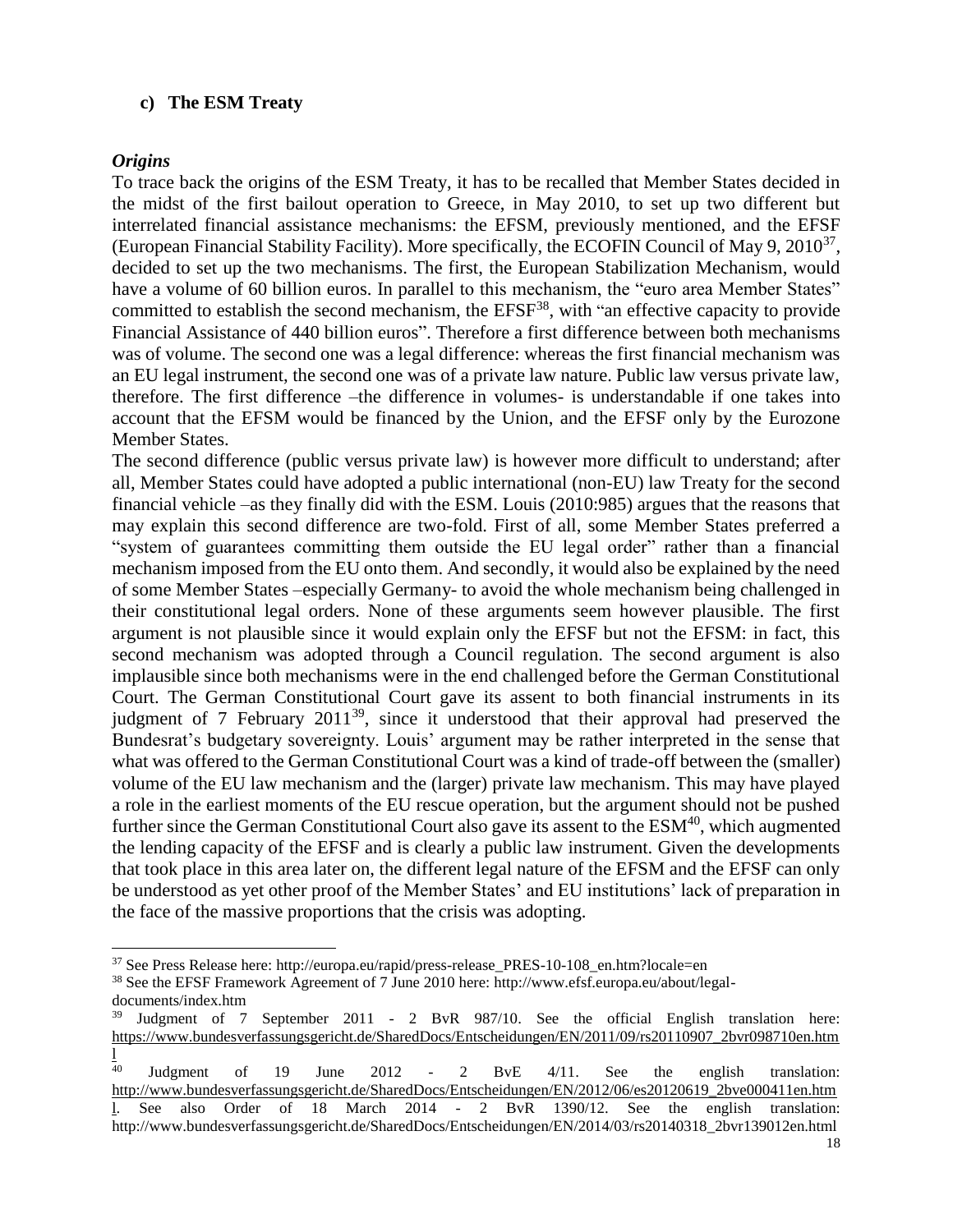The ESM draws on the experience accumulated through the operation of both the EFSM and the EFSF and integrates with the latter in a single bailing-out mechanism<sup>41</sup>. The first thing that has to be said as regards the ESM Treaty is that it entered into force after Decision 2011/199/EU (which reformed Article 136 FTEU) was adopted but before this article entered in force. In fact, the first and inaugural meeting of the Board of Governors of the European Stability Mechanism was held in Luxembourg in October 2012 and its first operation (issuance of bonds for the recapitalization of the Spanish banking system) took place in December 2012. Therefore, from October 2012 until May 2013 (the date at which Article 136 of the FTEU finally entered in force), the ESM navigated in a constitutional vacuum, at least from an EU legal perspective. It was a public international law Treaty that had no connection whatsoever with the EU legal order. Legally speaking, this may have more consequences than it may seem at first sight: for example, if the ESM went bankrupt, the European Union as such could not be held liable as regards the outstanding ESM's debt during the time-span previously mentioned<sup>42</sup>. It is important to recall that both the Spanish and Cypriot bailing-out operations were decided before Article 136 FTEU entered in force<sup>43</sup>.

### *The structure of the ESM Treaty*

As regards the structure of the ESM Treaty itself, four things are relevant from an economic constitutional perspective: its outstanding amount; how the ESM decision process is organized; the conditionality; and the jurisdiction of the ECJ. I will briefly analyze all these items in turn. First, as regards the ESM fire power, it is important to differentiate between its capital stock, its paid-in capital, its lending capacity, and how the participation of each Eurozone member in the Fund is organized. The total capital stock of the ESM is around 700 billion euros(701.935 million). Of this, the paid-in capital is of around 80 billion (80.221 million). Therefore the rest (ie 680 billion) is "callable" capital. The ESM Member States are committed to make extra-disbursements if need be. This can happen, for example, if the ratio of capital (paid-in capital) to lending would surpass the limit of 15% as set in article 41.2 of the ESM Treaty. For example, in this particular moment, the ESM has lent to Spain 41.3 billion euros and to Cyprus 5.8 billion euros. It totals 46.6 billion euros, so therefore it is underneath the 15% ratio. However, in reality the line of credit that the Eurogroup granted to Spain was of 100 billion euros, and that of Cyprus was of almost 9 billion. It totals 109 billion euros. If we took this figure, then the 15% would have been overshot. However, there have not been new calls on Member States to increment the ESM paid in capital. The ESM Treaty therefore refers to lending *actually* made and not formally approved (but not *actually* disbursed). This could be problematic in the case of a sudden crisis in which a Member State (for example, Spain) rapidly needed the whole of the approved credit, since it could take time for the

l <sup>41</sup> It does not, however, integrate the EFSM. This Fund is still operating for the bailout operations of Portugal and Ireland (interestingly enough, the Fund was not activated for the Greek bailout). In Communication COM(2010) 713 final of 30.11.2010, the Commission assessed the necessity to retain the Fund and recommended that it should be maintained until the exceptional circumstances that prompted the creation of this mechanism had not faded away. To the best of my knowledge, the Fund is still operating and Council Regulation (EU) 407/2010 is still in force.

 $42$  Here I establish a parallelism between the EFSM and the ESM. The former is guaranteed by the EU budget, as the Commission states in Communication COM(2010) 713 final of 30.11.2010. However, the Commission has not pronounced itself on this point as regards the ESM Fund. I see however no reason why the ESM would not have to receive the same treatment, if taking into account that article 136.3º makes reference to it. The point is, rather, that in the time spam mentioned in the text, the ESM would not be guaranteed by the EU budget; however, it would be afterwards.

 $43$  Spain requested a bailout for its banking system in June 25, 2012. The bailout was granted by the Eurogroup in July 20, 2012. The first disbursement took place in December 2012 and the second one in February 2013. Cyprus requested a sovereign bailout in June 25, 2012. The bailout was granted in April 24, 2013. The first disbursement took place in May 13, 2013, and the subsequent ones in June and September of the same year. Therefore all the disbursements did take place AFTER Article 136 had entered in force (although the decisions to grant the bailout happened BEFOREHAND).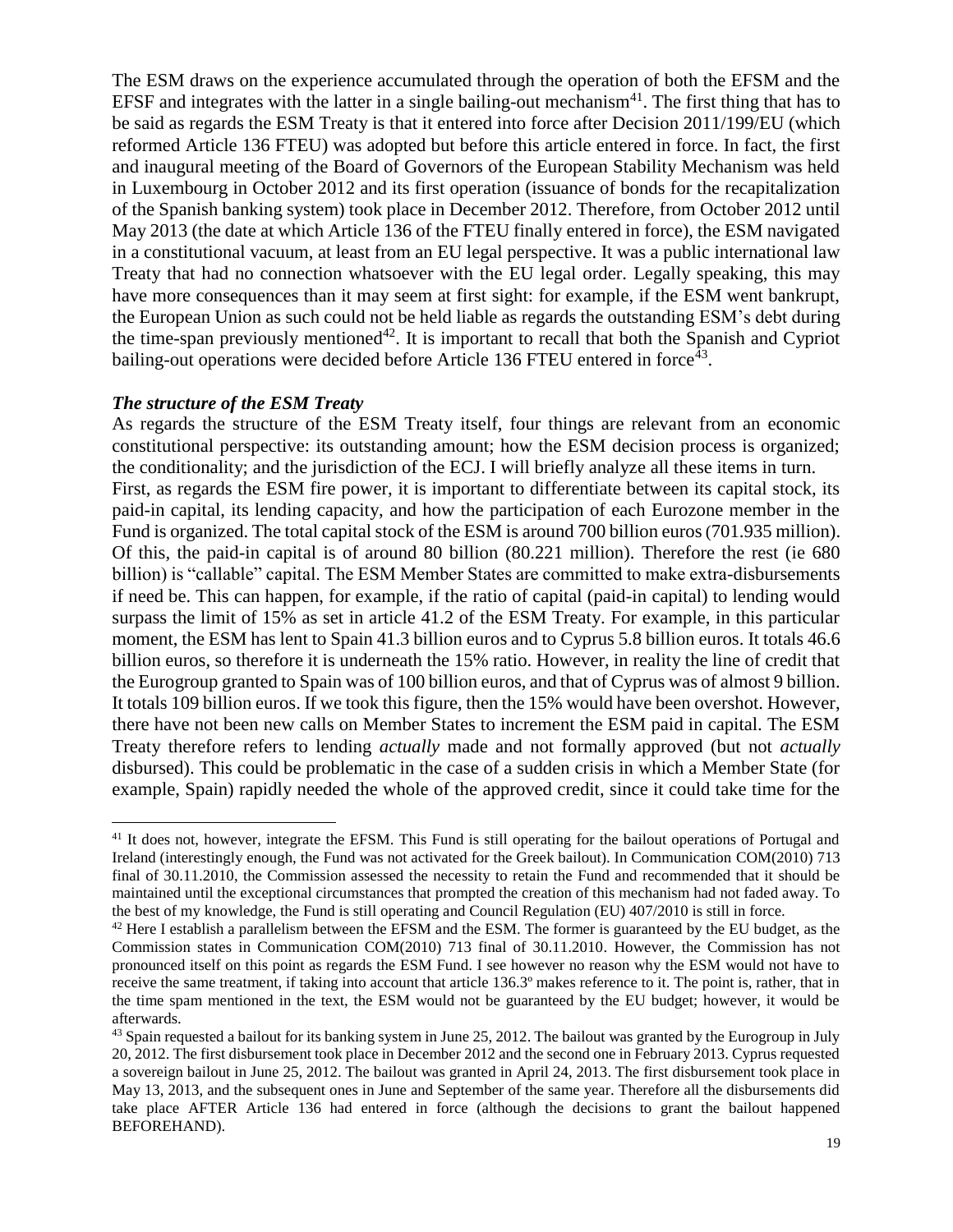other Member States to make their committed extra-disbursements with the result that the 15% ratio could be overshot either temporarily or definitively (if a particular Member State could not honor at all its commitments, for example). This is clearly the most critical aspect that the ESM governance structure has: once again, how to make credible Member States' commitments to extra-disbursements<sup>44</sup>.

Member States' disbursements to fill paid-in capital are organized in five annual installments of 20% of the total amount owed by each Member State. Therefore five years after the entering in force of the ESM, the Fund will reach its full capacity, 80 billion euros, as has been said before. According to the ESM own official information, this volume was almost been reached by April 2014<sup>45</sup>. The Fund started operating in October 2012, so less than five years have elapsed to reach that threshold. In turn, the authorized capital stock of the ESM is not to be confused with its maximum lending capacity, which is of 500 billion euros, both during the initial five year period and afterwards. However, article 10 of the ESM Treaty indicates that the Board of Governors can modify the maximum lending capacity of the ESM. If it does this, then the authorized capital stock as set by article 8 (700 billion euros) will have to be modified accordingly (and the paid-in capital as well, if actual disbursements were made). Shares of members of the ESM are organized according to a "contribution key" that is inserted in Annex I of the Treaty. Accordingly, the Member State with the larger percentage of shares is Germany (27.1%). This is a key issue, since the votes that each ESM member has are correlated to the percentage of shares that it enjoys in the Fund $46$ .

The second aspect of constitutional relevance is therefore the ESM decision-making process. All relevant decisions are taken unanimously by the Board of Governors (which is composed of one representative per ESM member) or by the Board of Directors (one representative of the Governor per member of the ESM). For example, the decision to grant financial assistance is accorded by the Board of Governors by unanimity (Art. 5.6º f). Not only the first tranche of financial assistance is to be decided by unanimity, but also the disbursement of subsequent ones (Art. 16.5º). In this domain, Article 4.4º opens up a way out from the gridlock that unanimity may bring about by establishing qualified majority for the adoption of both decisions when failure to grant financial assistance would "threaten the economic and financial sustainability of the euro area". However, qualified majority is defined by the same article as 85% of the votes cast. This means that without Germany or France or Italy, a qualified majority vote cannot be attained. In other words, these three countries hold a "veto-player" position in the ESM governance.

Conditionality is the third issue at stake regarding the ESM Treaty. This word –conditionality- is mentioned sixteen times throughout the text of the ESM Treaty. The idea is therefore clear: bailouts are only possible if subject to a strict conditionality program. Both the respective judgments of the ECJEU and the German Constitutional Court on the ESM Treaty (mentioned above) stress the importance of this point: the ESM is compatible with both the no-bailout clause and the German Constitution because bailout programs and conditionality have become co-terminus in the European Union's toolbox for financial assistance to Member States. This implies a significant development of the EU Treaties: for example, Article 122.2º of the FTEU only states that financial assistance to Member States may be granted "under certain conditions". A similar reference can be found in Article 143.2º (BOP financial assistance). But in both cases the word "condition" may

<sup>44</sup> It must however be clear that the ESM does not use its capital-in paid to rescue Member States. It uses it to be able to borrow in the markets (and therefore lend to Member States). This is why the ESM can be referred to as a financial vehicle. However it is clear that the ESM's capacity to borrow in the markets is directly connected with its capital stock, and in particular, with its paid-in capital. This is why the ESM establishes a (conservative) ratio of 15% between paid in capital and lending.

<sup>&</sup>lt;sup>45</sup> See the ESM Factsheets, available here: http://www.esm.europa.eu/pdf/2014-07-15%20ESM%20Factsheet.pdf <sup>46</sup> Article 4.7º states that the number of votes of each ESM member equals its number of shares as set out in Annex II of the ESM Treaty.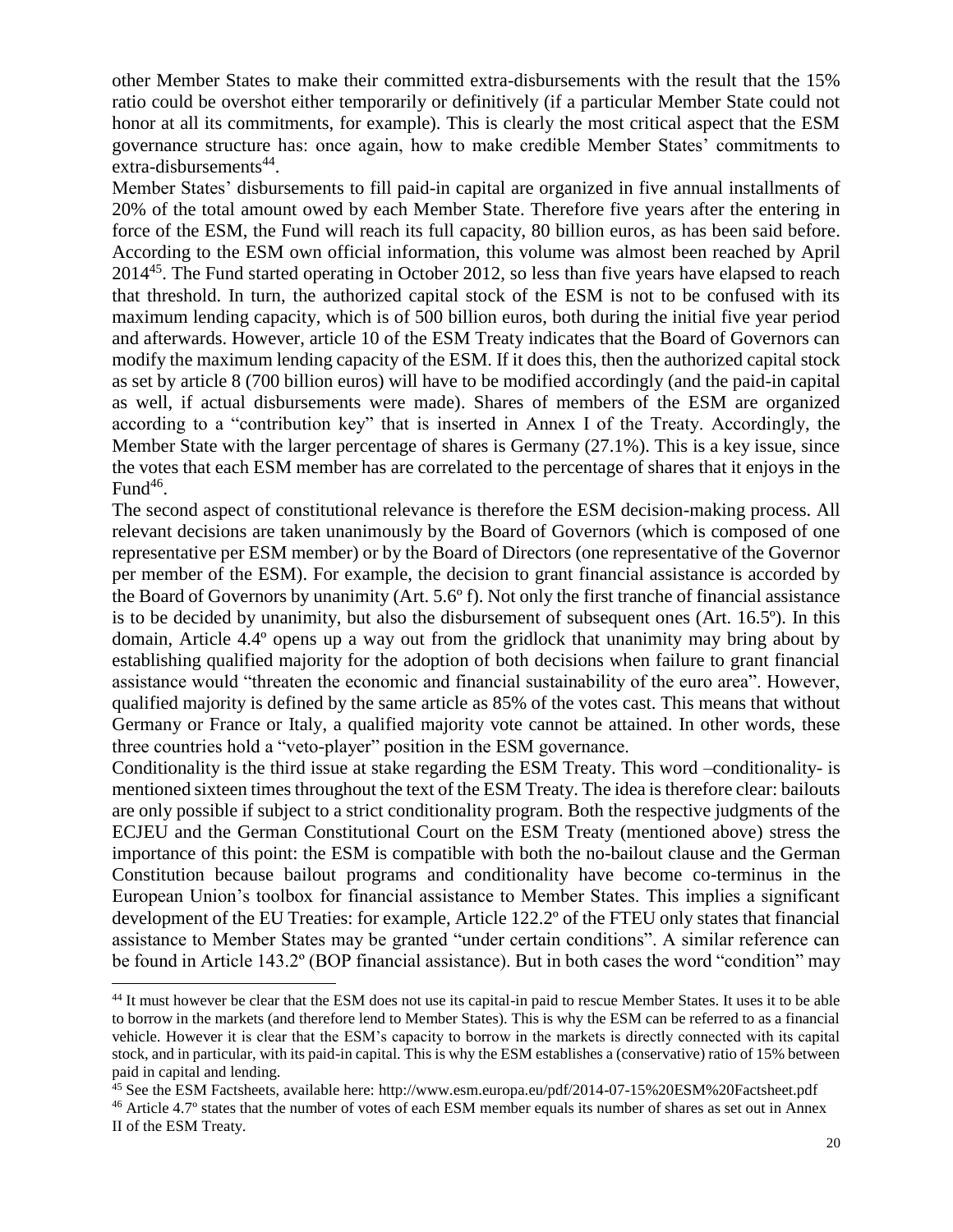be understood not in the more restrictive sense of "adjustment" but rather in the more neutral one of "the terms" (both for the EU and for the beneficiary Member State) around which such financial assistance will be organized. However, with the ESM Treaty (which follows the line marked by the Fiscal Compact in this regard) the word "condition" has muted into the word "conditionality". This is also the case as regards the recently introduced Article 136.3º of the FTEU, which even speaks of "strict" conditionality. This shift clearly appeals to the sacrifices that Member States have to make in exchange for aid.

These sacrifices may range from a macro-economic adjustment program to the continuous respect of pre-established eligibility conditions, as Article 12.1º of the ESM Treaty states. If one takes a look at the 8 bailouts that have taken place up to now, but in particular, to the 5 Eurozone bailouts<sup>47</sup>, conditionality has rather taken the form of a macro-economic adjustment program. MoUs (Memorandums of Understanding) are the "legal" instrument through which a specific conditionality will be established for particular Member States<sup>48</sup>. One of the main points here is that the beneficiary Member State recovers the path of fiscal sustainability, as defined by the socalled Fiscal Compact<sup>49</sup>. This means, in particular, that the Member State that has received a bailout will have, in the time frame marked by its specific MoU, to evolve towards a fiscal position in which its structural deficit is not larger than 0.5% of its GDP. In turn, the specific MoU will have to be in line with both the Excessive deficit Procedure and the Macro-imbalance Procedure which the beneficiary Member State may be subject to.

It is interesting to note in this regard that the historic experience of the IMF's bailouts that has been accumulated through the years tells us that neither the main objectives of such bailouts (ultimately, economic growth) were achieved, nor the conditionality linked to those rescue programs had a high degree of implementation. According to some authors (Przeworski and Vreeland, 2000; Dreher, 2006; Dreher, 2009) in general bailouts impaired growth and the conditions were largely ignored. It is important to say in this context that this experience concerns countries in development or at most emerging states, and not developed countries –as the EU Member States are. In other words, the IMF's record with past bailouts does not have to be replicated in the EU context. However, it is also true that this story projects a gloomy shadow on the prospects of EU bailouts. In particular, it allows us to be rather skeptical as to the importance that both the ESM Treaty and the Fiscal Compact give to conditionality. In other words, conditionality is not what is going to make EU bailouts more successful –and therefore, more credible. What will make European bailouts an effective tool for the EU overall economic governance will be, at the end of the day, that Member States that have received bailouts recover their path of economic growth in a way that is more even and fiscally sustainable. This is however something that remains to be seen (see Pisani Ferry et al., 2013; Sapir et al, 2014).

In any case, a final point is that any disputes that may arise among the ESM members themselves and between the ESM members and the ESM will be resolved by the ECJEU in final instance. Its rulings will be mandatory for all these actors. On the one hand, this part of the ESM Treaty (and in particular Article 37.3º) shows better than any other provision the interconnections that exist between the ESM Treaty and the EU legal order. On the other hand, however, the ECJEU will be interpreting here not EU law but a public international Treaty that has granted authority to the

<sup>&</sup>lt;sup>47</sup> Latvia was bailed out before it became an eurozone Member State. Therefore I exclude this country.

<sup>&</sup>lt;sup>48</sup> The extent to which MoUs are legally binding is debatable. My position is that they are: the financial

arrangements that Member States sign with the various Financial Mechanisms are legally binding without any doubt; and these refer to the MoUs as part of a whole legal package. On MoUs see in general Aust (2014) and Klabbers (1996).

<sup>49</sup> Being its technical name "Treaty on Stability, Coordination and Governance in the Economic and Monetary Union". It was signed on 2 March 2012 by the leaders of all then euro area members and 8 other EU member states, and it entered into force on 1 January 2013. The text is available here: [http://www.european](http://www.european-council.europa.eu/media/639235/st00tscg26_en12.pdf)[council.europa.eu/media/639235/st00tscg26\\_en12.pdf.](http://www.european-council.europa.eu/media/639235/st00tscg26_en12.pdf) See for an analysis of this legal text Craig (2012).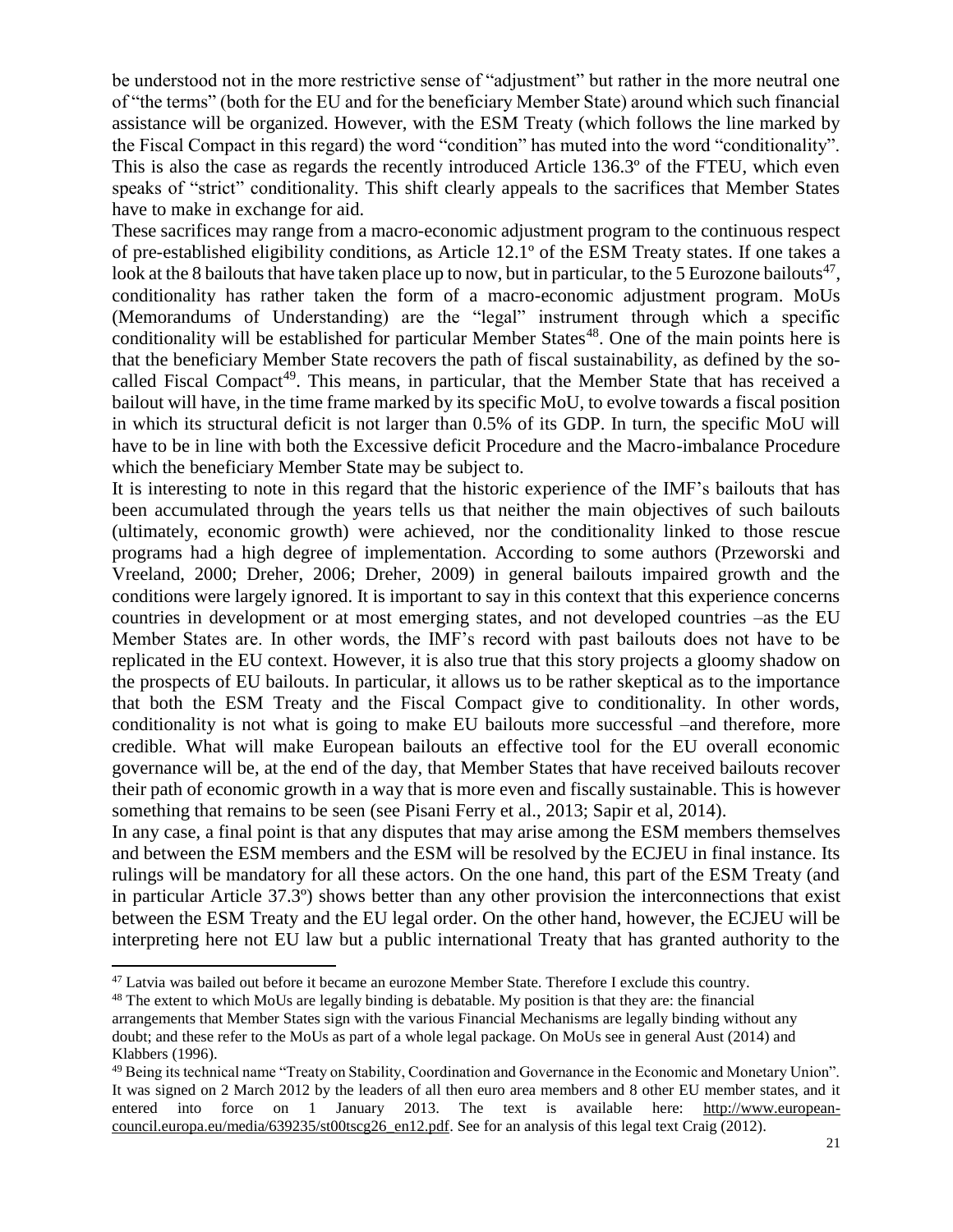ECJEU to resolve the disputes that may arise in the domain of the ESM Treaty; however, at the very least, it will use EU law as a "parameter of interpretation" to solve legal disputes that may be linked, even indirectly, to the EU legal order. With this important caveat in mind, the ECJEU will be, therefore, a public international law jurisdiction like any other. This has a clear constitutional dimension: for example, its decisions will not have primacy –as EU law does- but they will occupy the position in the normative hierarchy that the respective constitutions of the ESM members give to decisions that Courts adopt in the framework of similar public international law Treaties. Interestingly enough, the ESM Treaty does not grant authority to the ECJEU to rule on the disputes that may arise between the ESM and its creditors. Here the relevant jurisdiction will be the jurisdiction that the specific issuance of ESM securities will establish –normally, English law.

## **4.2 The** *ex post* **EU bailout system and credibility**

As has been mentioned before, the EU bailout mechanism that has emerged in the midst of the crisis relies on a palatable contradiction. On the one hand, article 125 is still there and establishes in a clear way that sovereign bailouts are prohibited in the EU context; on the other hand, articles 122, 143, and now 136.3, allow for bailouts and financial assistance, both for non-eurozone Member States and for Eurozone Member States. A completely new element emerges in this new scheme: this is conditionality. The outcome is that bailouts will be accepted if conditionality is also accepted. In turn, the ECJEU has granted its fiat to this new regime.

Conditionality is therefore the factor that attempts to create a new equilibrium between rigidity and flexibility in the *ex post* EU bailout regime. The system is rigid in the sense that bailouts would be still ruled out in the EU context; however, it is flexible enough as to accept an exception to the previous rule if conditionality were to be accepted by sovereigns. Apparently, this seems a better fix than the ex-ante crisis situation, since it gives more margin to flexibility than under the previous system.

However, from the perspective of law as credibility, we have to ask ourselves, once again, about the counterfactual: what if bailouts were needed without conditionality? In other words, what if Member States were better off with rescue packages that did not imply the pain involved with conditionality? As was shown in a previous section, making this counterfactual is not only a pure thought experiment. As indicated by analyses of previous IMF bailouts, bailouts plus conditionality programs adopted in emerging countries did not, at least in the majority of the cases, yield very successful outcomes. This shows that conditionality is not what will make the whole ex post EU bailout regime to eliminate the contradictory character that it currently exhibits. In other words, it will not make the system to return to equilibrium, since contradictory legal arrangements cannot claim credibility, as has been argued in section 3.2 of this paper. The only thing that would make it to be in equilibrium would be that Member States returned again to a sustainable growth path.

The problem that this contradictory and off-equilibrium system raises is, above all, how markets will react to this system, how this new regime will affect their economic behavior. To answer to this question, it is difficult to find any decisive evidence since we are still in the middle of the crisis and some bailouts operations have not yet come to an end (see however my comments below on Greece). One alternative to try to understand how financial markets will react to the new EU bailout framework is to build a rational hypothesis on their future behavior. I do this with the help of game theory<sup>50</sup>. In general terms, the idea would be that markets would probably be uncoordinated as a consequence of the ex post EU bailout framework. Parts of them could

 $\overline{a}$ <sup>50</sup> For an application of game theory into the legal field see, in general, Baird, Gertner and Picker, 1998; and Jerzy and Wojciech, 2011.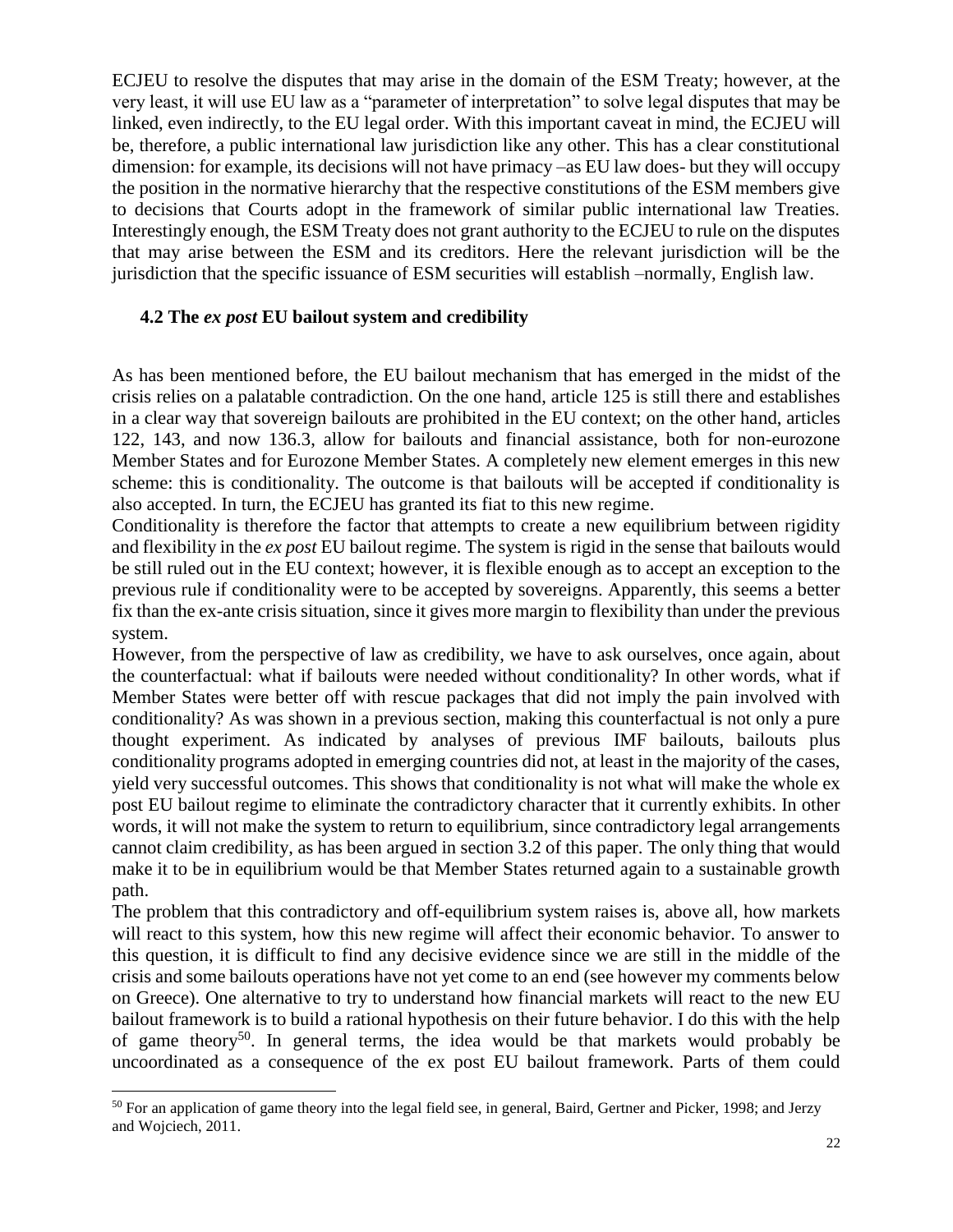understand that a bailout will always take place if a new crisis arose and parts of them may think that the 2010 onwards bailouts have been a very exceptional episode that would not occur again. Therefore, in the game, the markets have two options in the middle of a crisis, either to lend or not to lend. In turn, the EU may bail out or not. And a Member State may accept or reject the bailout. The reason for this is that they would prefer the costs of conditionality would be greater than the costs associated to not having the bailout moneys (even if this determined a euro-exit). The problem that this game poses is that markets do not know in what part of the game they are, since they lack full information. Therefore even if there is a bailout proposal from the EU, the Member State in question can finally reject it. That would be the worst-case scenario for the markets, since they would prefer a bailout (and therefore recover the moneys lent) than a rejection of the bailout (and therefore a default). In these circumstances, in which it is not clear whether the EU would bailout or not, and whether the Member State in question would accept or reject the bailout, the markets will be uncoordinated (some segments of it will lend thinking that there will be a bailout that a Member State will not reject) and some others will not (or less so) (thinking that there will not be a bailout). Markets lack of coordination would in turn lead to uncertainty and volatility. A preliminary and indirect evidence of the point made before is given by the events that unfolded in Greece in the time-span that goes from the victory of Syriza and until the request of a third bailout by the new Syriza government took place (see graph 2). I first relate the facts and then I will comment on them. The facts are the following: 1) Syriza defended a platform in which a third bailout would be rejected, unless conditionality changed and a deep haircut was accepted by the EU institutions. Markets anticipated Syriza´s victory, and already in December 2014, the Greek risk premium started an increasing tendency; 2) Syriza won the national election by an ample majority on January 25, 2015. The Greek risk premium continued its increasing tendency; 3) The EU offered Greece a third bailout. Syriza announced that a referendum on the third bailout package would take place in July. Syriza defended the "no" vote and opinion polls seemed to indicate that the "no" would win. Greece risk premium incremented its increasing tendency; 4) Three days after the referendum (the outcome of which was a "no" vote), Syriza´s government requested a third bailout, on July 8, 2015. The Greek risk premium plumped after the government made the announcement.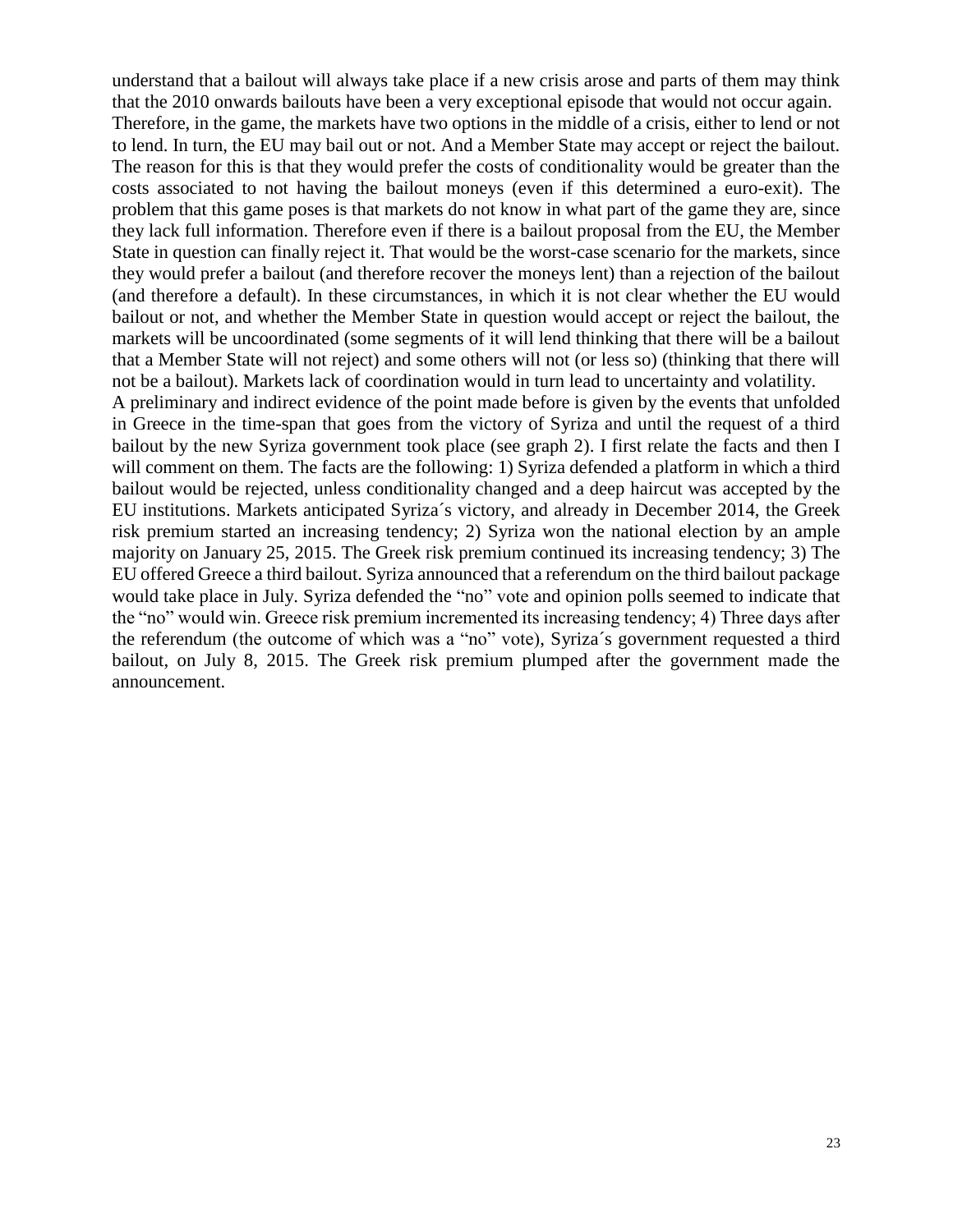



Source:<http://countryeconomy.com/risk-premium/greece> (last accesed on 17 Sep. 15)

This evidence seems to suggest the following points. First of all, it confirms our predicament according to which markets prefer (and discount) bailouts. In the middle of a deep crisis, like the Greek one, they prefer a bailout than a default and/or a euro-exit. Secondly, the transformation of the EU bailout regime, which has been operated during the crisis, and which has been analyzed in this paper, is worthless. The fact that article 136 has been amended, the fact that an ESM mechanism has been introduced, etc., apparently have had no impact in calming the markets. With the new scheme, as happened with the old scheme, markets are only calmed down when a bailout is actually approved. The spectacular drop in the Greek risk premium after the third bailout was announced on July 8 2015 (from more than 2000 basis points to around 600 in a couple of weeks) seems to be an indication of this. Thirdly, the counterfactual is a case in point here: are we better off with this new scheme than with the pre-crisis (no) bailout scheme? The answer is difficult to be given for the reason that since the crisis unfolded, a bailout system was put in place in the EU; however, if we take into account the evolution of the Greek risk premium since the crisis started, it would seem that a similar pattern emerges: the risk premium increases until a bailout is given. Then it decreases after the bailout. However, if markets understand that a new bailout is going to be needed, then the increasing tendency starts over again. In sum, the new system does not seem to have a preventive function.

Now I turn into the discussion of what system would have rendered more credible the EU commitment not to bail out (and in general the whole EU bailout institutional edifice).

Henning and Kessler (2012), speaking of the US tradition in this area, explain that in the American legal context there is no equivalent to Article 125 FTEU. Neither the Federal Constitution, nor the States' respective constitutions, formally prohibit bailouts. However, since more or less 1840, there have been almost no bailouts in this country. In fact 9 US states have defaulted since then (Kelemen and Teo, 2014:355). Therefore the no-bailout rule is more a constitutional convention than anything else. The same authors also argue that there are no general bailing-out funds in the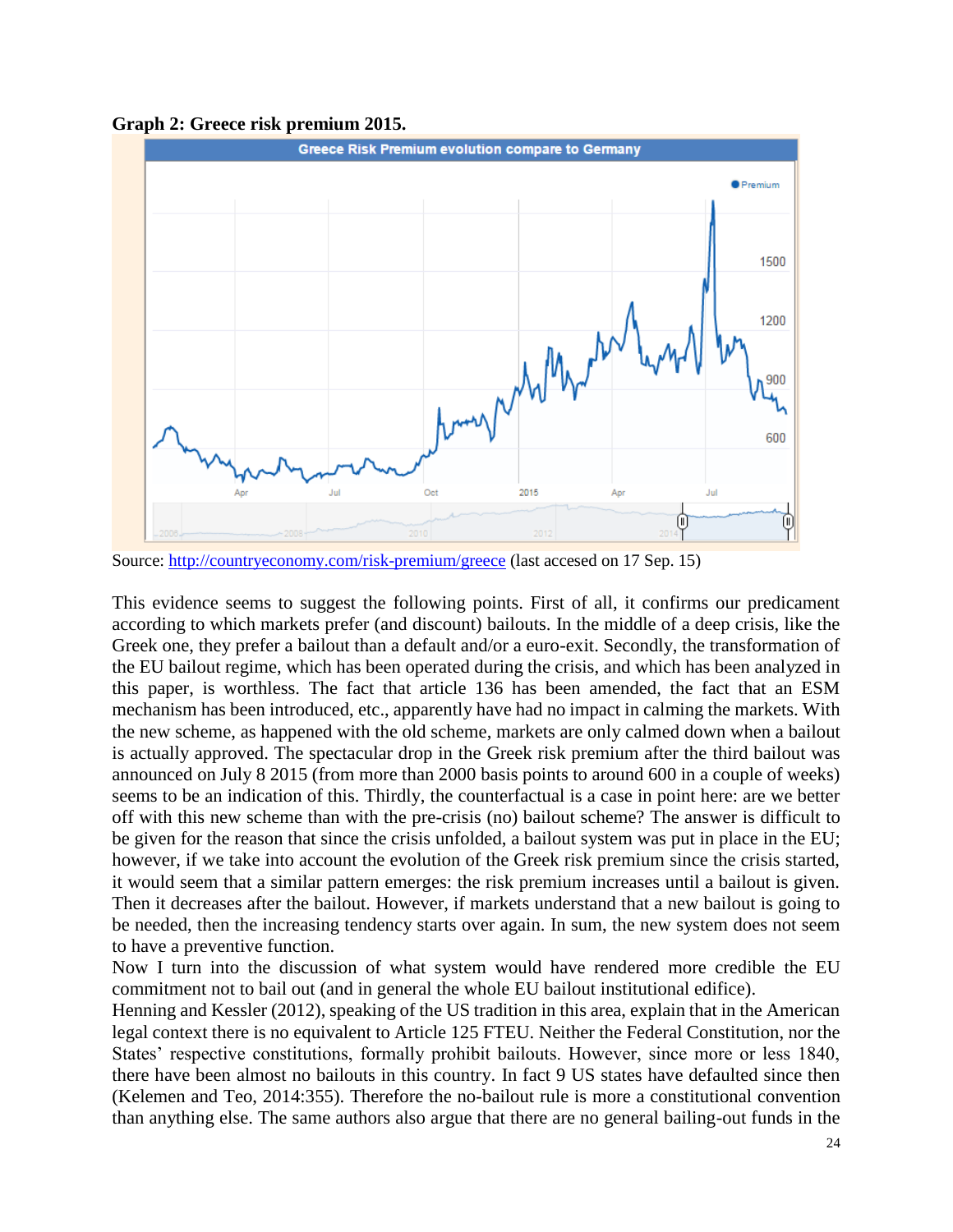US. Rather, the no-bailout tradition has been compensated through strong Federal fiscal powers and a strong Federal budget, which come to the rescue of States in financial difficulties either directly or indirectly through mechanisms such as grant-in-aids (see also Loubert, 2012:450).

The lessons that can be extracted from the American experience are therefore the following: 1) it is not necessary to have a no-bailout legal rule, rather it is enough that the no-bailout rule be a political commitment that can, with time, be translated into a constitutional convention and 2) strong fiscal powers in the centre coupled with a strong federal budget are better ways than a Permanent Rescue Mechanism to help states that are undergoing financial stress. The American experience seems to provide an equilibrium point between flexibility and rigidity, whose arrangement in this area is more credible than the EU one.

Therefore, the only option that the EU would have to make credible its commitment not to bail out would be a much higher degree of fiscal coordination at the EU level, in which the EU budgetary powers and resources would be strong enough as to make internal transfers from the center to the states if a new economic calamity arose again. In the absence of such mechanism, the EU commitment not to bailout will not be credible. The existence of article 125 FTEU, together with a bailout regime based on conditionality, would only serve to generate doubts in the markets as to what policy the EU will finally follow in a new crisis. Markets lack of coordination would in turn generate financial volatility and economic distress.

# **5. Conclusions: wrapping up the credibility problems of the EU current bailout structure**

In the field of bailouts, the EU legal-constitutional setting has been profoundly transformed since the crisis started in 2008 and in particular since the first important bailout, the Greek bailout of May 2010, took place. For some authors, this is important proof of the "flexibility" with which the Union solves its acutest problems (Moravcscik, 2012). Under pressing and changing circumstances, the EU would not waver even for a second and would adopt the necessary measures to face the situation –no matter what the legal constrictions are. This may be true; however, the point that this paper makes is that such flexibility has not been deployed without minor costs. Indeed, the costs in terms of credibility have been very large.

To sum up, the Union entered the crisis with a more or less clear legal and constitutional setting in which, first of all, financial assistance was possible; secondly, bailouts were ruled out; and thirdly, there was an extension of the no-bailout rule to the ECB.

Instead, right now we have an institutional framework whereby, first, the no-bailout rule still stands; secondly, there is a financial assistance mechanism connected to Article 122 FTEU, which in principle is temporary but still remains; thirdly, there is another financial assistance mechanism that is permanent and based on conditionality, although this mechanism is set outside the EU legal order (though indirectly connected to it); and fourthly, the ECB has interpreted in a very extensive way (to say the least) the limits set out by Article 123 FTEU, and therefore it has injected massive liquidity in the euro-system during this crisis. A final point is that the ECJEU (and the GCC) have up to now granted its fiat to this profound transformation of the EU bailout governance system. The overall outcome is a jumbled and colorful constitutional picture; a Dalí instead of a Mondrian. The problem posed by this new complex web of contradictory legal commitments that emerged with the crisis is, as has been argued in this article, better approached through the concept of law as credibility. Before the crisis started, the EU bailout governance system was not an equilibrium: it had simply discarded the possibility of a fatal crisis. However, after the crisis, the resulting system is also far from being an equilibrium. In a sense, the situation is now worse that it was before the crisis. At least the previous system was clear. Now it is both unclear and contradictory, and therefore far from being an equilibrium. Markets will probably be divided on this issue. Parts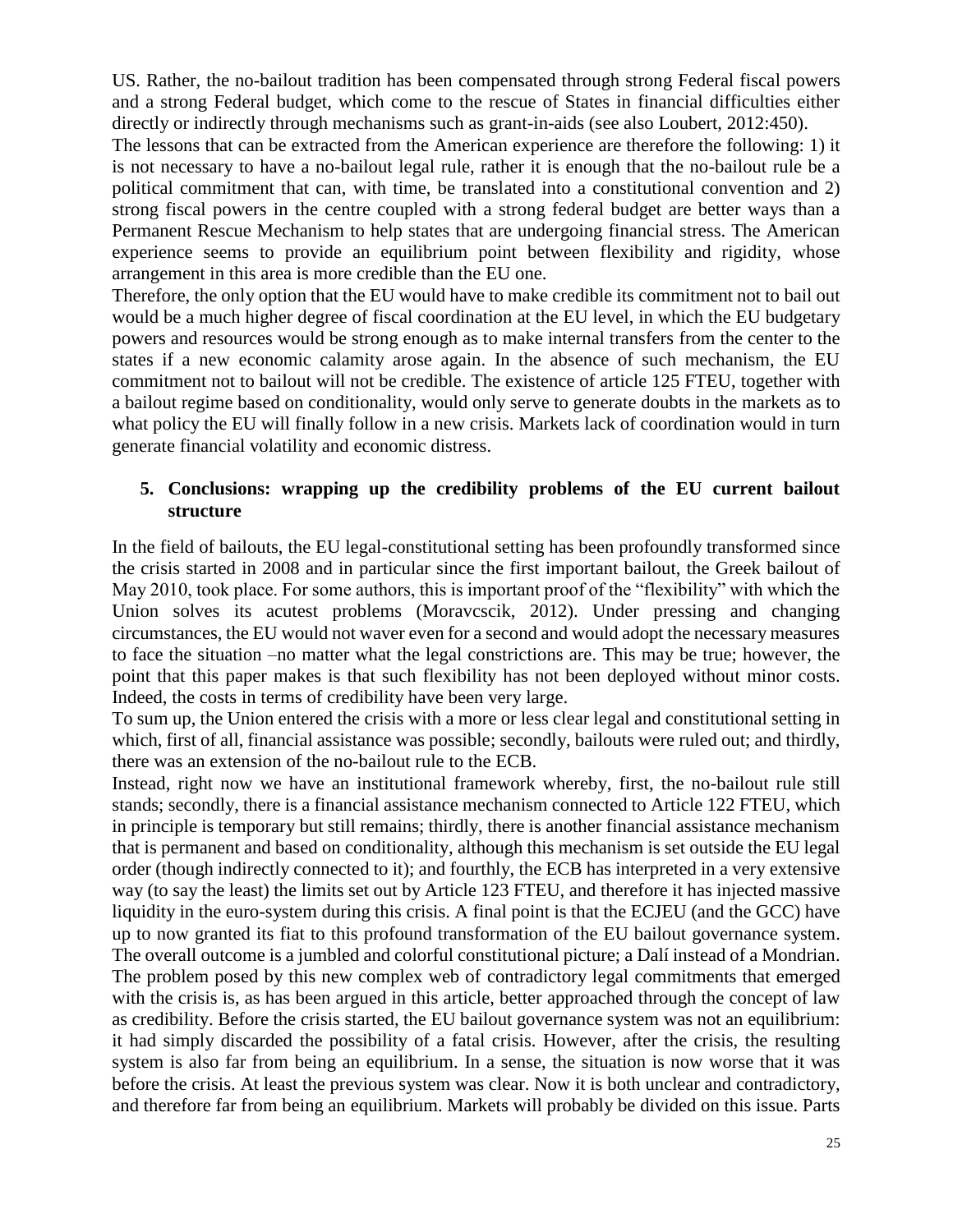of them will understand that the EU bailout regime will prevail; other parts will understand that the no bailout clause will still prevail. As a result of this lack of coordination, financial unpredictable behavior will be the rule. This will be translated into markets volatility and therefore in economic distress.

The bottom line is that this new setting generates more uncertainties than before. Under the current system, it will be difficult for markets to construe a rational representation of their expectations as regards the applicable law. Since other options are however available, the Union should undertake a profound revision of its actual bailout governance rules to make the whole system more credible.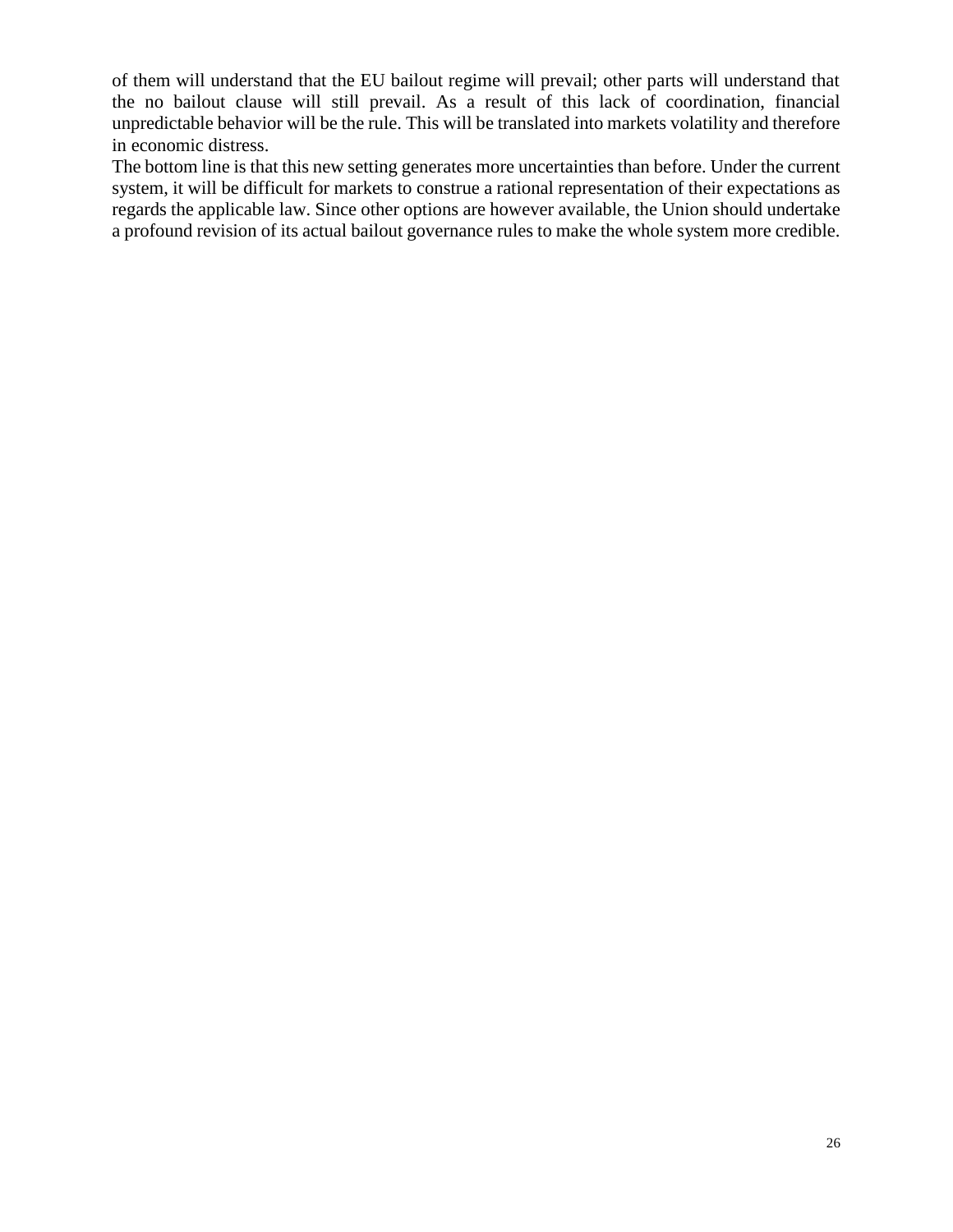#### **BIBLIOGRAPHY**

- Arnott, R. & Stiglitz, J. 1990, "The Welfare Economics of Moral Hazard", *NBER WORKING PAPER SERIES,* no. 3316.
- Arrow, K. 1968, "The Economic of Moral Hazard: further comment" *The American Economic Review*, vol. 58, nº 3, Part. 1, pp. 537-539.
- Athanassiou, P. 2011, " Of past measures and future plans for Europe's exit from the sovereign debt crisis: what is legally possible (and what is not) ", *European Law Review,* vol. 4, pp. 558- 575.
- Aust, A. 2014, "MOUs" in *Modern Treaty Law and Practice*, 3rd edn, Cambridge University Press, Cambridge, pp. 28-54.
- Bast, J. 2014, " Don't Act Beyond Your Powers: The Perils and Pitfalls of the German Constitutional Court's Ultra Vires Review ", *German Law Journal,* vol. 15, no. 2, pp. 167-182.
- Beckert, J. 2013, "Imagined futures: fictional expectations in the economy", *Theory and Society,* vol. 42, no. 3, pp. 219-240.
- Beukers, T. 2013, " The new ECB and its relationship with the Eurozone: between Central Bank independence and Central Bank intervention ", *Common Market Law Review,* vol. 50, no. 6, pp. 1579-1620.
- Borger, V. 2013, " The ESM and the European Court's Predicament in Pringle ", *German Law Journal Vol 14 (2013) issue 1,* vol. 14, no. 1, pp. 113-140.
- Borger, V. 2012, "How the Debt Crisis Exposes the Development of Solidarity in the Euro Area", *European Constitutional Law Review,* vol. 9, no. 1, pp. 7-36.
- Buti, M. & Pench, L. 20 April 2012, "Fiscal austerity and policy credibility", *[www.voxeu.org,](http://www.voxeu.org/)* .
- Chiti, E. & Texeira, P.G. 2013, "The Constitutional implications of the European responses to the financial and public debt crisis", *Common Market Law Review,* vol. 50, no. 3, pp. 683-708.
- Craig, P. 2013, " Pringle and Use of EU Institutions outside the EU Legal Framework: Foundations, Procedure and Substance ", *European Constitutional Law Review,* vol. 9, no. 2, pp. 263-284.
- Craig, P. 2012, "The Stability, Coordination and Governance Treaty: Principle, Politics and Pragmatism", European Law Review, June 2012, Issue 3, pp. 231-248.
- Cour-Thimann, Ph. & Winkler, B. 2012, "The ECB's non-standard monetary policy measures: the role of institutional factors and financial structure", Oxford Review of Economic Policy, Vol. 28, n. 4, pp. 765-803.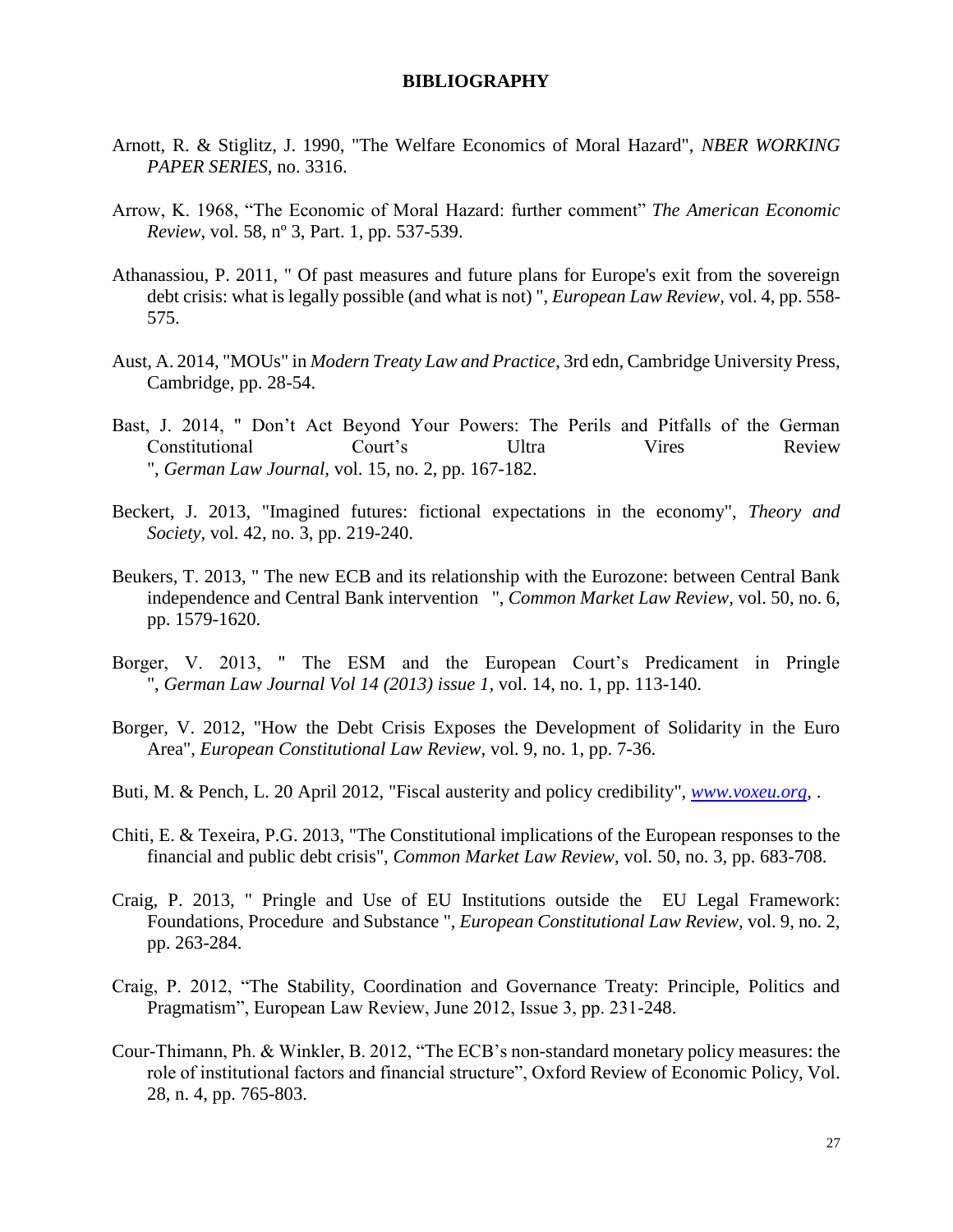- De Grauwe, P. 2011, "The European Central Bank: Lender of Last Resort in the Government Bond Markets?", *CESIFO WORKING PAPER,* , no. 3569.
- De Gregorio Merino, A. 2012, "Legal developments in the Economic and Monetary Union during the debt crisis: The mechanisms of financial assistance", *Common Market Law Review,* vol. 49, no. 5, pp. 1613-1645.
- De Witte, B. 2011, "The European Treaty Amendment for the Creation of a Financial Stability Mechanism", *Swedish Institute for European Policy Analysis. European Policy Analysis,* vol. June.
- De Witte, B. & Beukers, T. 2013, "The Court of Justice approves the creation of the European Stability Mechanism outside the EU legal order: *Pringle*", *Common Market Law Review,* vol. 50, no. 3, pp. 805-848.
- Di Fabio, U. 2014, " Karlsruhe Makes a Referral ", *German Law Journal,* vol. 15, no. 2, pp. 107- 110.
- Draghi, M. 2013, "The role of monetary policy in addressing the crisis in the euro area", *Speech by Mario Draghi, President of the ECB, at the "Room for discussion" of the Study Association SEFA and the Faculty of Economics and Business, Amsterdam,15 April.*
- Dreher, A. 2009, "IMF conditionality: theory and evidence", *Public Choice,* vol. 141, pp. 233-267.
- Dreher, A. 2006, "IMF and Economic Growth: The Effects of Programs, Loans, and Compliance with Conditionality", *World Development,* vol. 34, no. 5, pp. 769-788.
- Editors 2013, " Between Frankfurt and Karlsruhe: The Move, the Law and the Institutions ", *European Constitutional Law Review,* vol. 9, no. 3, pp. 355-357.
- Elster 2000, "Arguing and Bargaining in Two Constituent Assemblies", Journal of Constitutional Law, Vol. 2, Issue 2, pp. 345-421.
- Elster, J. 2003, "Don't Burn your Bridge before You Come to It: Ambiguities and Complexities of Pre-Commitment", *Texas Law Review,* vol. 81, no. 7, pp. 1755-1787.
- Elster, J. 1985, *Ulysses and the Sirens. Studies in Rationality and Irrationality,* Cambridge University Press, Cambridge.
- Estella, A. 2008, "Law as credibility: the case of Presidential Term Limits", *European Journal of Legal Studies,* vol. 2, no. 1, pp. 116-142.
- Estella, A. 2015, "Law as Credibility: an outline". *Il Foro Napoletano*, pp. 40-63.
- Gerner-Beuerle, C., Küçük, E. & Schuster, E. 2014, " Law Meets Economics in the German Federal Constitutional Court: Outright Monetary Transactions on Trial ", *German Law Journal,* vol. 15, no. 2, pp. 281-320.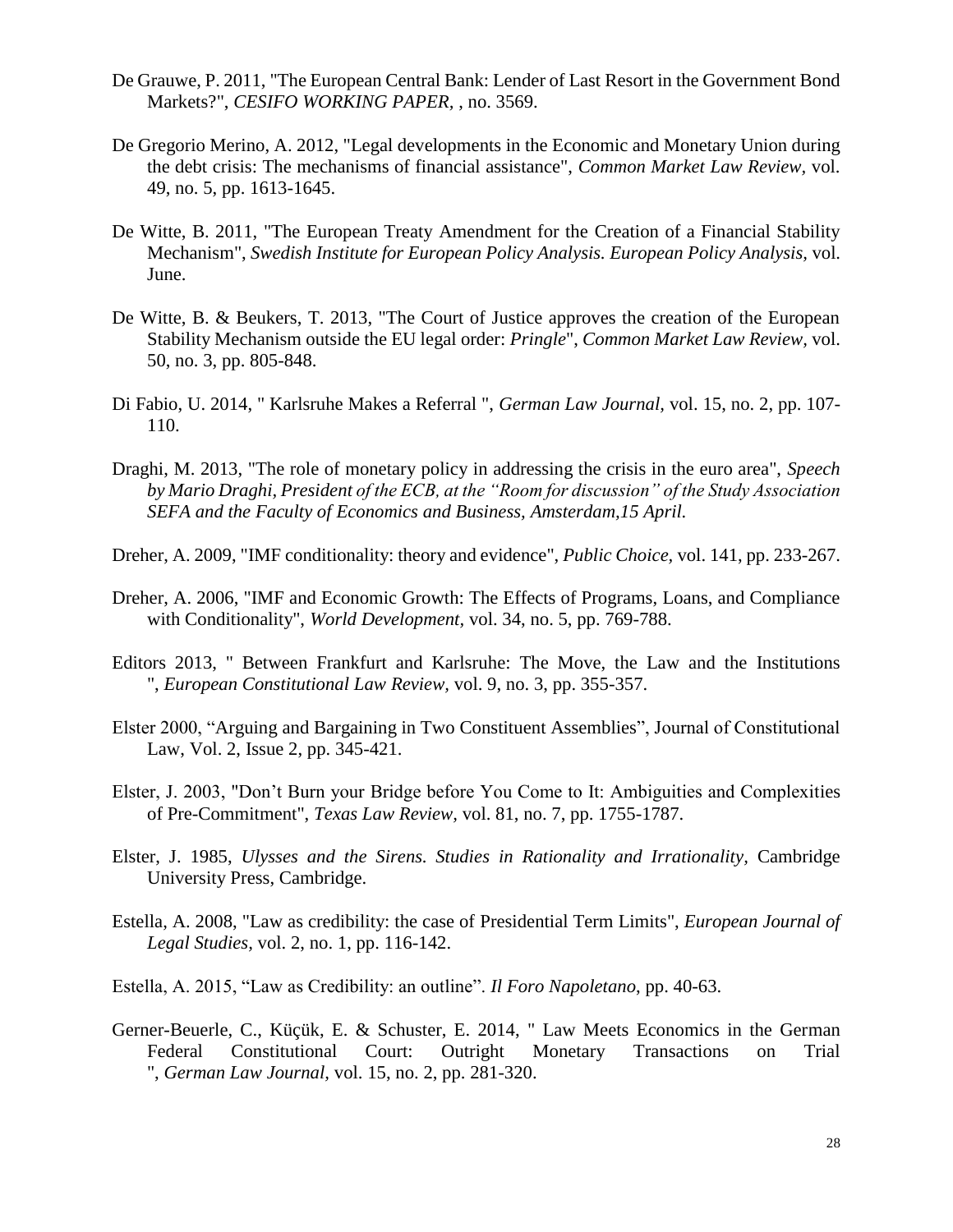- Gocaj, L. & Meunier, S. 2013, "Time will tell: the EFSF, the ESM and the eurocrisis", *European Integration,* vol. 35, no. 3, pp. 239-253.
- Goźdź-Roszkowski, S. & Pontrandolfo, G. 2013, "Evaluative Patterns in Judicial Discourse: A Corpus-based Phraseological Perspective on American and Italian Criminal Judgments ", *International Journal of Law, Language and Discourse,* vol. 3, no. 2, pp. 9-69.
- Henning, R. & Kessler, M. 2012, "Fiscal federalism: US history for architects of Europe's fiscal union", *BRUEGEL ESSAY AND LECTURE SERIES,* .
- Hoffman, C. 2013, "A Legal Analysis of the Eurozone Crisis", *Fordham Journal of Corporate & Financial Law,* vol. 18, no. 3, pp. 519-564.
- Keleman, D. & Teo, T.K. 2012, "Law and the Eurozone Crisis", *APSA 2012 Annual Meeting Paper,* .
- Klabbers, J. 1996, *The concept of Treaty in International Law,* Kluwers, The Hague.
- Kumm, M. 2014, "Rebel Without a Good Cause: Karlsruhe's Misguided Attempt to Draw the CJEU into a Game of "Chicken" and What the CJEU Might do About It", *German Law Journal,* vol. 15, no. 2, pp. 203-216.
- Loubert, A. 2012, "Sovereign Debt Threatens the Union: The Genesis of a Federation", *European Constitutional Law Review,* vol. 8, no. 3, pp. 442-455.
- Louis, J.V. 2010, "Guest editorial: the no-bailout clause and rescue packages", *Common Market Law Review,* vol. 47, pp. 971-986.
- Louis, J.V. & Lastra, R.M. 2013, " European Economic and Monetary Union: History, Trends, and Prospects ", *Yearbook of European Law,* vol. 32, no. 1, pp. 57-206.
- Majone, G. 2014, *Rethinking the Union of Europe Post-Crisis: Has Integration Gone Too Far?* Cambridge University Press, Cambridge (UK).
- Mayer, F.C. 2014, " Rebels Without a Cause? A Critical Analysis of the German Constitutional Court's Court's Court's Court's Reference ", *German Law Journal,* vol. 15, no. 2, pp. 111-146.
- Mody, A. 2013, "SOVEREIGN DEBTAND ITS RESTRUCTURING FRAMEWORK IN THE EURO AREA" Bruegel Working Paper, 2013/05.
- Moessinger, M., Feld, L., Kalb, A. & Osterloh, S. 2013, "Sovereign Bond Market Reactions to Fiscal Rules and No-Bailout Clauses The Swiss Experience", *ECONSTOR*.
- Moravcsik, A. 2012, "Europe After the Crisis. How to Sustain a Common Currency", *Foreign Affairs,* vol. 91, no. 3, pp. 54-68.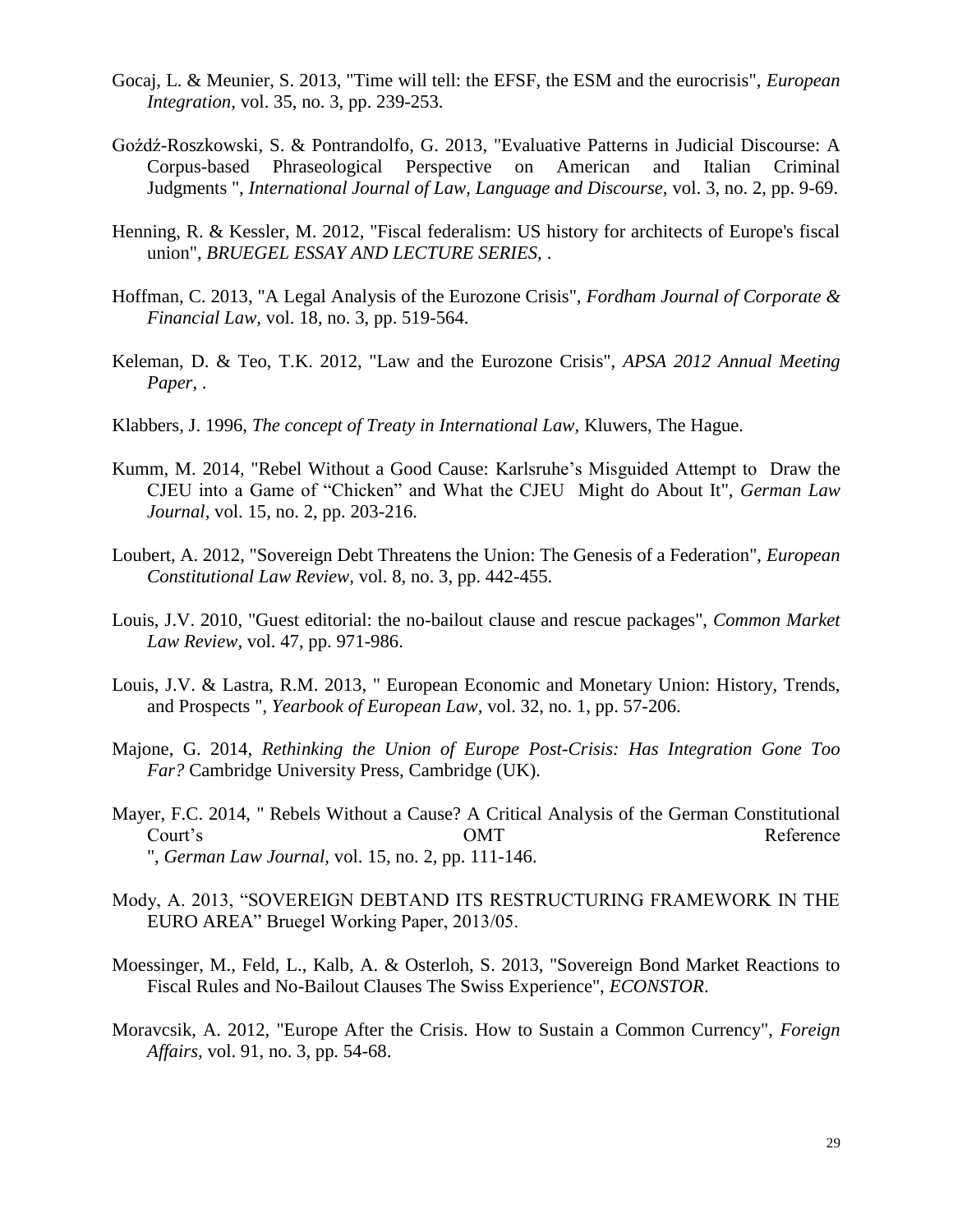- Murswiek, D. 2014, " ECB, ECJ, Democracy, and the Federal Constitutional Court: Notes on the Federal Constitutional Court's Referral Order from 14 January 2014", *German Law Journal,* vol. 15, no. 2, pp. 147-167.
- Ojo, M. 2011, " The Changing Role of Central Banks and the Role of Competition in Financial Regulation during (and in the Aftermath of) the Financial Crisis ", *European Law Journal,* vol. 17, no. 4, pp. 513-533.
- Palmstorfer, R. 2012, " To Bail Out or not to Bail Out?. The current framework of financial assistance for Euro Area Member States measured against the requirements of EU Primary Law ", *European Law Review,* vol. 6, pp. 771-784.
- Papadopoulos, G. 2012, " State Aids, Central Banks and the Financial Crisis ", *European Company and Financial Law Review Volume,* vol. 9, no. 2, pp. 194-220.
- Pauly, M. 1968, "The Economics of Moral Hazard: comment", *The American Economic Review*, vol. 58, nº 3, Part. 1, pp. 531-537.
- Peers, S. 2013, "Towards a New Form of EU Law? The Use of EU Institutions outside the EU Legal Framework", *European Constitutional Law Review,* vol. 9, no. 1, pp. 37-72.
- Peers, S. 2012, "The Stability Treaty: Permanent Austerity or Gesture Politics?", *European Constitutional Law Review,* vol. 8, no. 3, pp. 404-441.
- Pettit, P. 1997, *Republicanism: A Theory of Freedom and Government ,* Oxford University Press, Oxford (UK) and New York (USA).
- Pisani-Ferry, J., Sapir, A. & Wolff, G. 2013, "EU-IMF assistance to euro-area countries: an early assessment", *BRUEGEL BLUEPRINT 19,* vol. Volume XIX.
- Przeworski, A. & Vreeland, J.R. 2000, "The effect of IMF programs on economic growth.", *Journal of Development Economics,* vol. 62, pp. 385-421.
- Rapoport, A. & Chammah, A.M. 1966, "The Game of Chicken", *American Behavioral Scientist,* vol. 10, no. 3, pp. 10-28.
- Redelet, S. & Sachs, J., 1998, "The onset of the east Asian crisis", *NBER Working Paper Series,* nº 6680.
- Reinhart, C. & Trebesch, C. 2014, "A Distant Mirror of Debt, Default, and Relief", CEPR Discussion Paper 10195, October.
- Sapir, A., Wolff, G., de Sousa, C. & Terzi, A. February 2014, "The Troika and financial assistance in the euro area: successes and failures", *DIRECTORATE GENERAL FOR INTERNAL POLICIES ECONOMIC GOVERNANCE SUPPORT UNIT,* .
- Sapir, A., Wolff, G., de Sousa, C. & Terzi, A. 2014, "The Troika and financial assistance in the euro area: successes and failures ", *DIRECTORATE GENERAL FOR INTERNAL POLICIES ECONOMIC GOVERNANCE SUPPORT UNIT (EGOV),* , pp. 1-87.